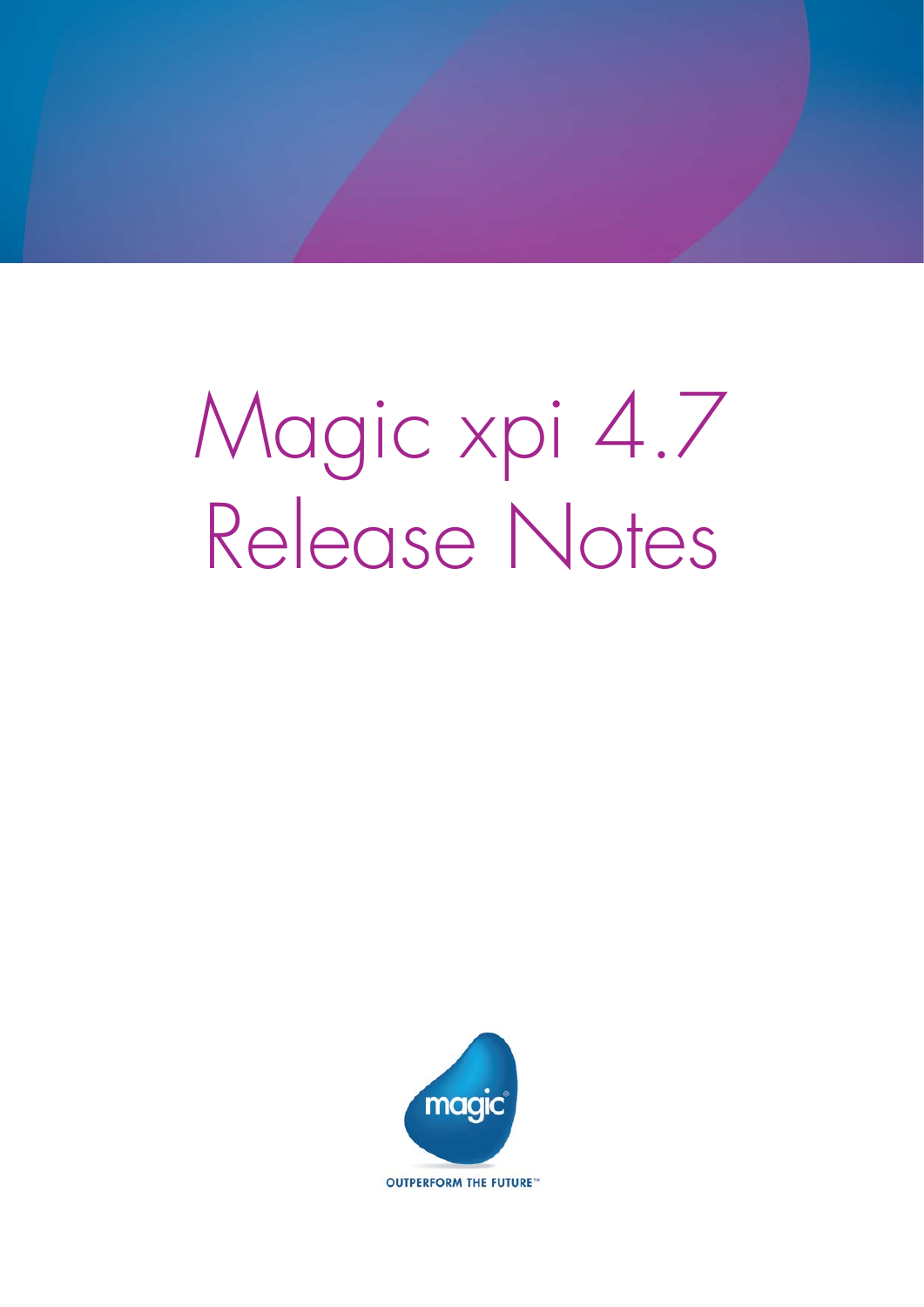# New Features, Feature Enhancements and Behavior Changes

# OData Provider

The OData Provider is now available as a service in Magic xpi. The OData service also provides an Entity Helper for the user to define the OData Service structure.

# Encoding Parameter

The Encoding parameter is now added to the HTTP component. With this, it is now possible to control the encoding of the request body for the POST and REST methods of the HTTP step.

The Encoding parameter is also added to the File Management component. With this, it is now possible to control the encoding of the file written using the Append BLOB To File, Create File, and Write File methods.

# Undo and Redo Commands

Magic xpi now enables you to undo one or more operations in the Flow Editor and redo the undone changes.

# Required Licensing

The Required Licensing menu is now available under the Help menu of the Magic xpi Studio. It shows the license features required for the project which is open.

# Flow Editor Enhancement

The following features are now available in the studio:

- Copying and pasting multiple steps
- Inserting a step between a parent of a branch and the branch
- The Project path link (BP and Flow) in a Data Mapper which allows to navigate back to the Flow Editor pointing to the corresponding Data Mapper step

# Magic xpa Runtime Support

The Connector Builder utility now supports Magic xpa as a runtime technology. This option is available for the step as well as the trigger in the Flow Editor.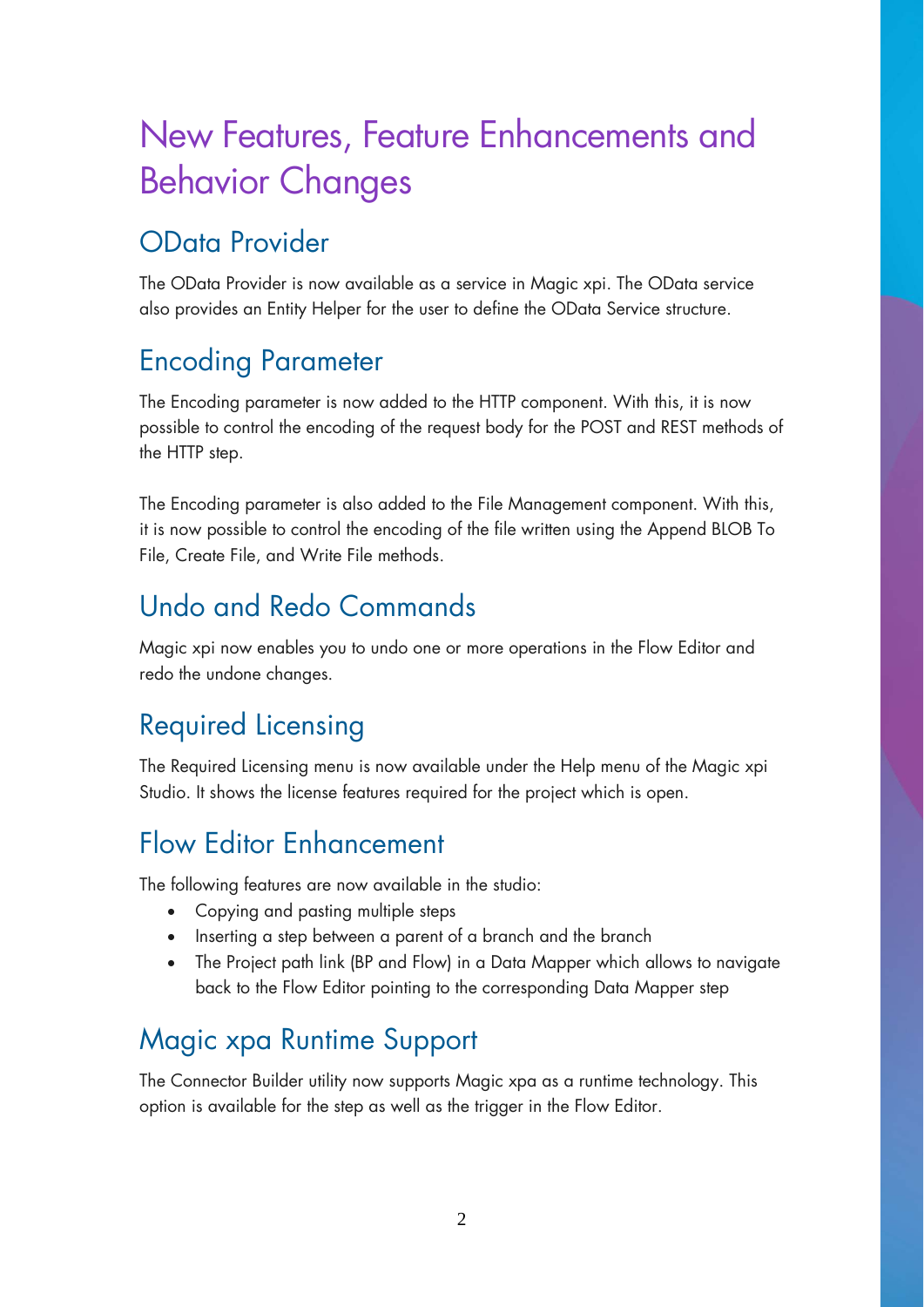# Installation Upgrade

It is now possible to upgrade the existing installation of Magic xpi 4.5 and higher to the Magic xpi 4.7 version.

# Solution Explorer Icon Indication

The Solution Explorer now displays new icons to indicate the state of the flow.

## Monitor Enhancements

For the Activity Log table in Magic Monitor, a Step column was added.

For the Filtered Activity Log table, Step, FSID, Root FSID and Flow Request ID columns were added along with an Attached Blob button.

# SAPB1 – SLD Server Support

Magic xpi now offers SAPB1 support for SLD Server. A new property added to the resource allows the user to select between the License Server and the SLD Server.

# SharePoint ADFS Support

The SharePoint Online connector now supports Active Directory Federation Services (ADFS).

# Dynamics 365 Support

Magic xpi was tested and is now compatible to work with Dynamics 365.

# Salesforce Connector Upgrade

Magic xpi now works with Salesforce API 39.

# WebSphere MQ Resource

The WebSphere MQ Resource now supports the User ID and Password based authentication.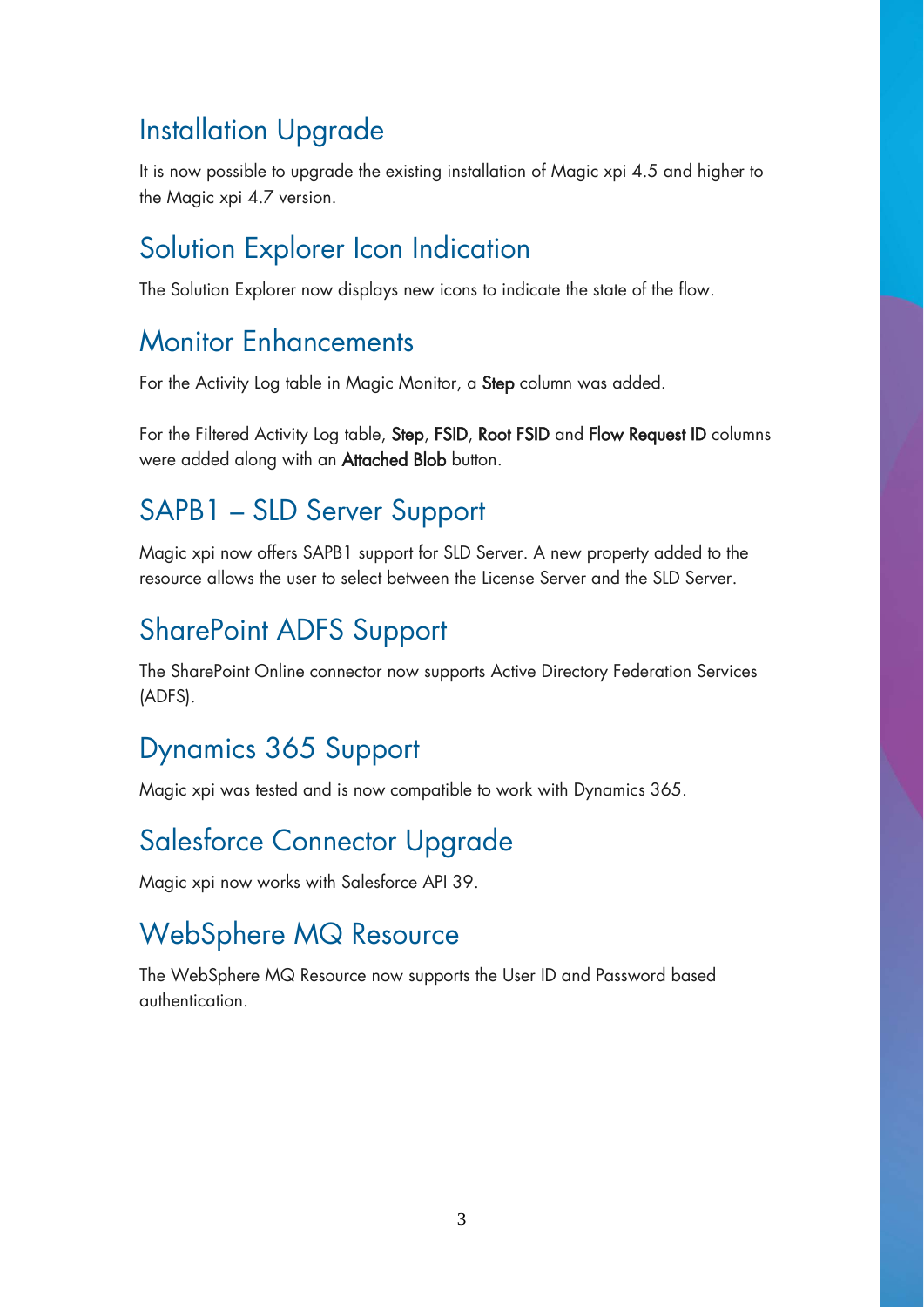# InventoryTransferRequest

The InventoryTransferRequest object is now available as a part of the Magic xpi Objects support.

# SAPB1 9.3 support

Magic xpi now supports SAP B1 9.3 with the MSSQL 2016 database.

# Non-supported Feature

The SNMP component is no longer supported in Magic xpi.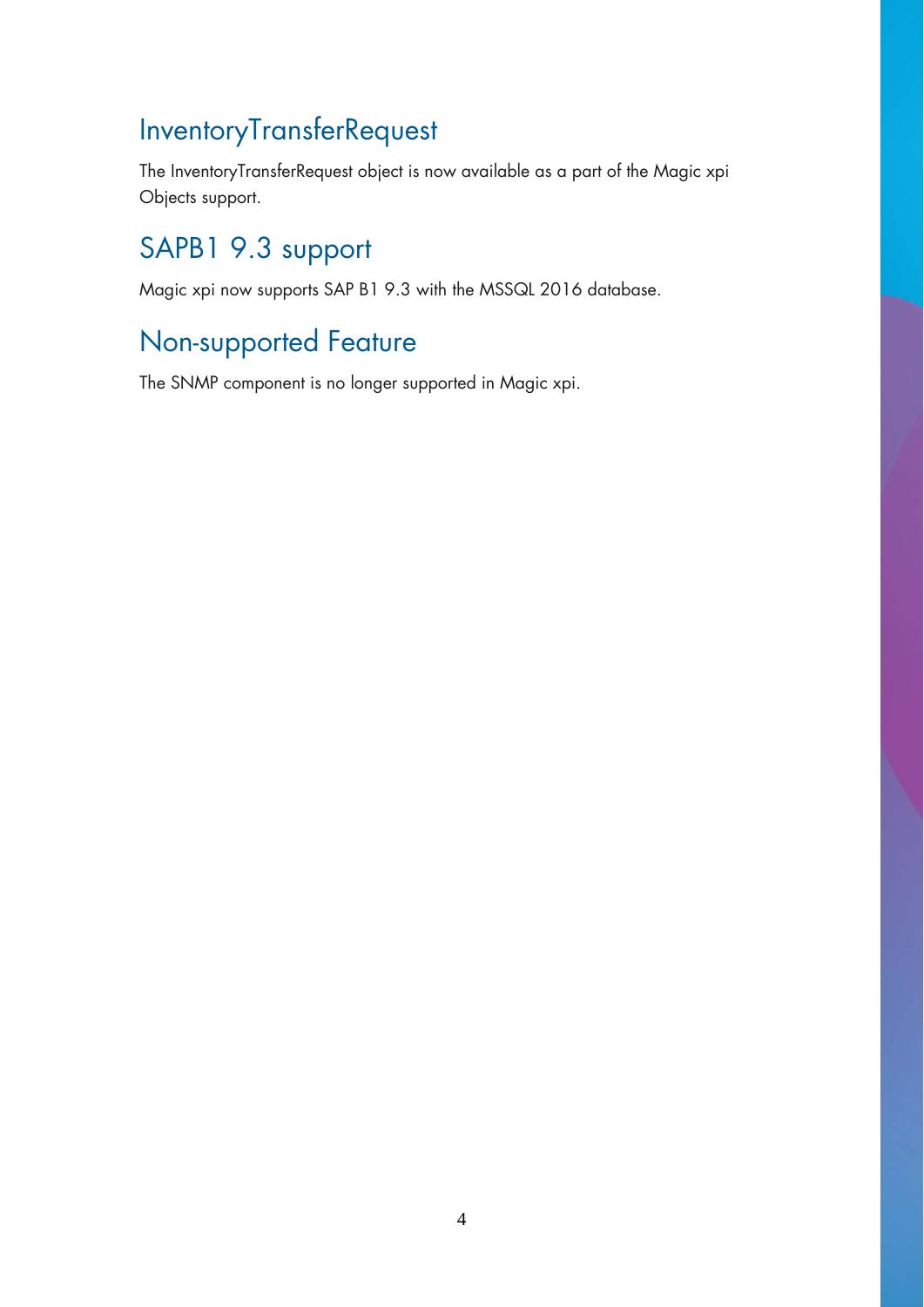# Known Issues

- $\degree$  If a project is referring to files outside the project folder using the relative path, then after migration the references are not restored in the newly created projects. To restore the references, open and save all Data Mappers that use the external references. To find such Data Mappers, run Checker on the project.
- $\bullet$ When sending an HTTP request with Body (POST/PUT), the content type and encoding header should be specified and should match the body content. For example, in case we send a POST request with UTF-8 encoded JSON body, we should specify the following header:

Content-type: application/json; charset=utf-8

- $\degree$  Since Magic xpi 4.7, if the default value of a variable is used, then the spaces will be trimmed from the variable value.
- Since Magic xpi 4.7, at runtime, the default value of a variable will be trimmed as per the length defined for it.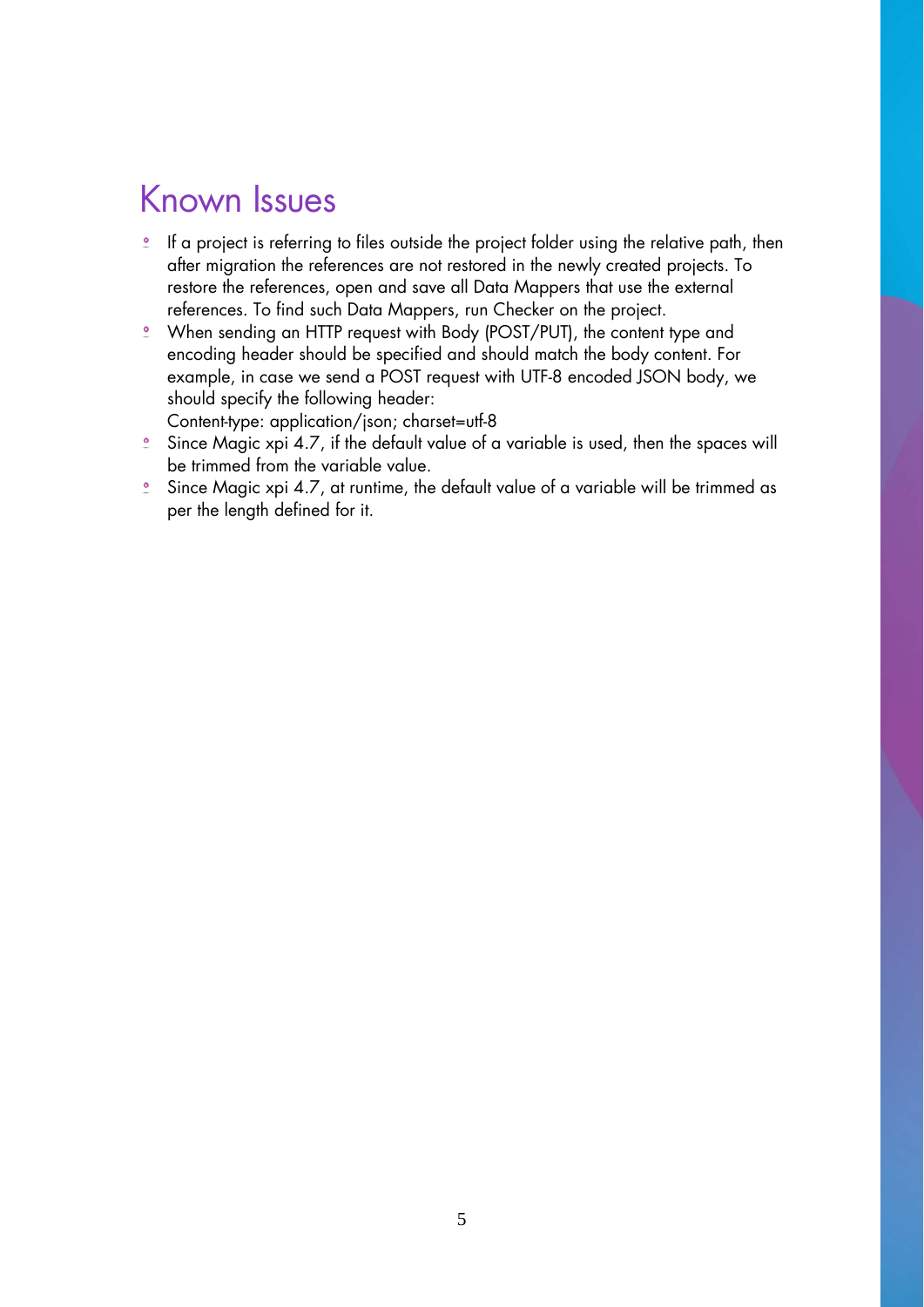# Fixed Customer Issues

| QCR # | Description                                                                          |
|-------|--------------------------------------------------------------------------------------|
|       | 132015 WS Deployment failed when the Web Service Server resource used                |
|       | environment variables for the server URL, user and password.                         |
|       | 132080 The "Object class violation" error was thrown when using the "@"              |
|       | character in the LDAP connection string for assigning a user to a group.             |
|       | 136870 The FTP component's Local Change Directory method affected other steps        |
|       | from other flows if a Multi Put method with no files to transfer was also            |
|       | used in the same step.                                                               |
|       | 137655 When trying to change a DB Name in the Data Mapper from lower case            |
|       | to upper case, the following error appears: "The schema name must be                 |
|       | unique".                                                                             |
|       | 137796 The script name "mysql_create_db.sql" used for creating tables for the        |
|       | internal Magic xpi MySQL database was misleading since it contained                  |
|       | 'db' in the name and it is now named "mysql_create_tables.sql".                      |
|       | 138559 Trying to validate a SharePoint resource with ADFS turned on, resulted in     |
|       | an error.                                                                            |
|       | 139741 In the Magic Monitor, the Delete Activity Log function did not clear the log. |
|       | 140766 The Delete operation for the HTTP REST Method did not work when the           |
|       | HTTP body was empty.                                                                 |
|       | 140889 Logical names used for the DB2/400 library names were translated in the       |
|       | SQL statement.                                                                       |
|       | 141431 The 'Save Copy As' option in the Studio did not give an error regarding       |
|       | the maximum length of the project name.                                              |
|       | 141685 In the HTTP requester, the arguments of the Date type threw errors when       |
|       | the date was entered with a delimiter other than a slash.                            |
|       | 141696 In the HTTP REST method configuration, the 'URL Dynamic Addition' field       |
|       | parameter was not long enough.                                                       |
|       | 141958 The Magic xpi Studio crashed on Windows 2012 R2 Server after some             |
|       | period of active usage.                                                              |
|       | 142412 When multiple libraries were defined with the same DB resource, the           |
|       | INSERT statement always added entries into a single library.                         |
|       | 142782 When creating a new resource in the Magic xpi Studio, an error was            |
|       | thrown on Windows Server 2012.                                                       |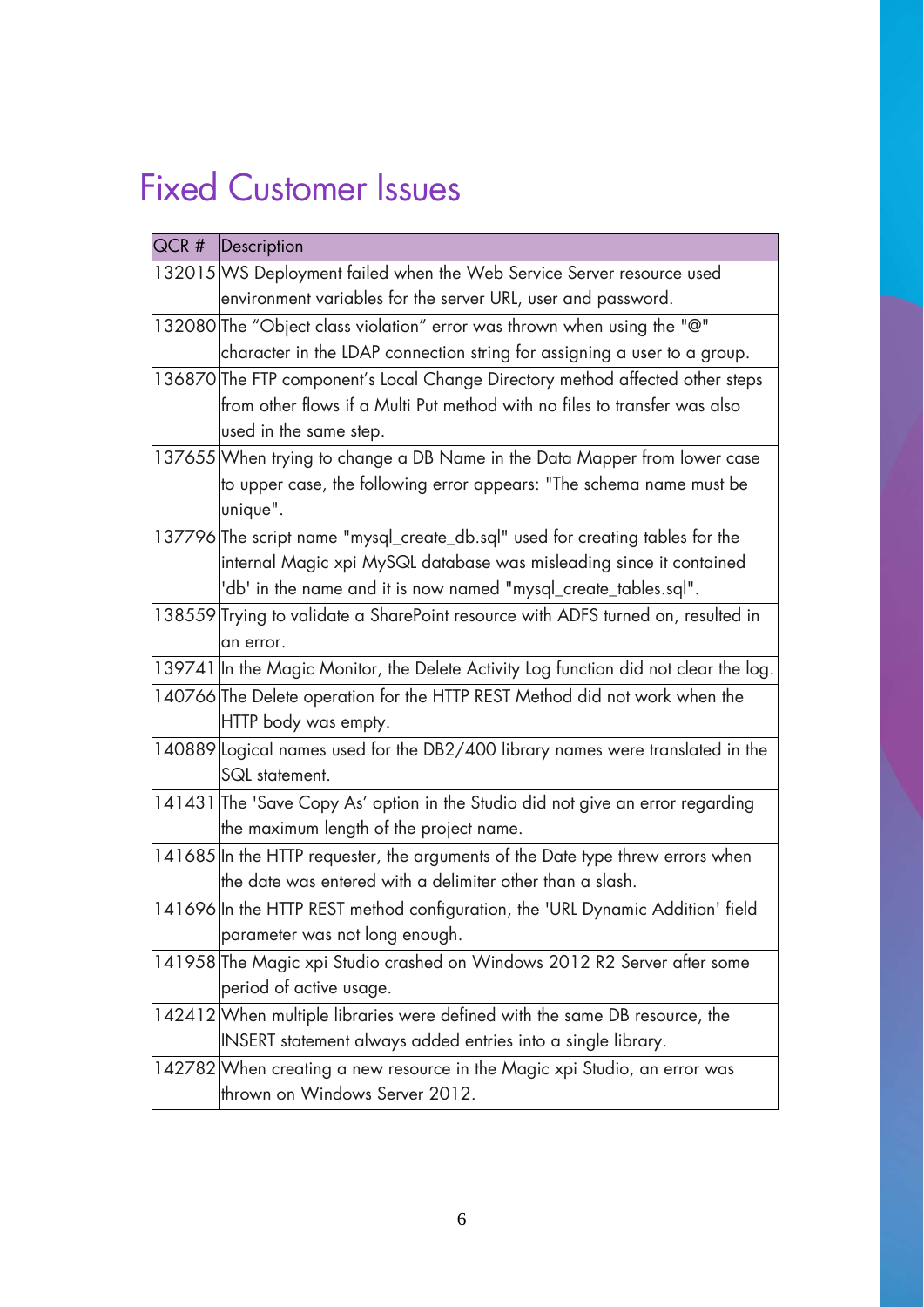| QCR# | Description                                                                         |
|------|-------------------------------------------------------------------------------------|
|      | 142785 When using a Call Flow schema as a destination in the Data Mapper a          |
|      | runtime error was thrown, if the called flow name was identical to some             |
|      | other flow name in another Business Process.                                        |
|      | 142813 The project failed to start, giving the "SAP B1 component does not exist in  |
|      | the project. Magic xpi Server will shutdown." error when the license file           |
|      | had the IBSBO feature with the B1 flag set to Y.                                    |
|      | 142980 In the clustered mode, the HTTP trigger returned an empty response when      |
|      | a request was received by the web requester for the first server, whereas           |
|      | the request was handled by the second server.                                       |
|      | 143104 An SQL query containing the INSTR clause was malformed at runtime and        |
|      | produced incorrect results.                                                         |
|      | 143162 The Gigaspaces services stopped working after Windows 10 Operating           |
|      | System was updated to the Release 15063.138                                         |
|      | 143163 In a SharePoint component, the schema names containing blank spaces          |
|      | caused runtime errors.                                                              |
|      | 143184 In the Data Mapper, an XML destination's output variable contained           |
|      | incorrect names for replicated nodes.                                               |
|      | 143212 The File Splitter component produced incorrect results when the length of    |
|      | the path to the destination folder exceeded 100 characters.                         |
|      | 143266 SSJ service failed when the length of the project name exceeded 27           |
|      | characters.                                                                         |
|      | 143311 The configuration dialog for the .NET Utility connector did not populate the |
|      | list of flow variables with their values.                                           |
|      | 143327 For a Salesforce resource, OAuth2 authentication failed when the             |
|      | Salesforce server was accessed through a proxy server with its own user             |
|      | authentication.                                                                     |
|      | 143357 The Studio crashed when a step referring to flow variables was copied        |
|      | from one flow and pasted into another flow.                                         |
|      | 143572 After migrating a project from Magic xpi 4.5, the user could not define a    |
|      | resource for a user component.                                                      |
|      | 143579 The CallPublic function with a non-character return value caused errors at   |
|      | runtime.                                                                            |
|      | 143591 After migrating a project from Magic xpi 4.1 to 4.6 with a configured        |
|      | .NET component, the .NET configuration screen would not open.                       |
|      | 143592 The name of the variable was not saved in the .NET component                 |
|      | configuration screen.                                                               |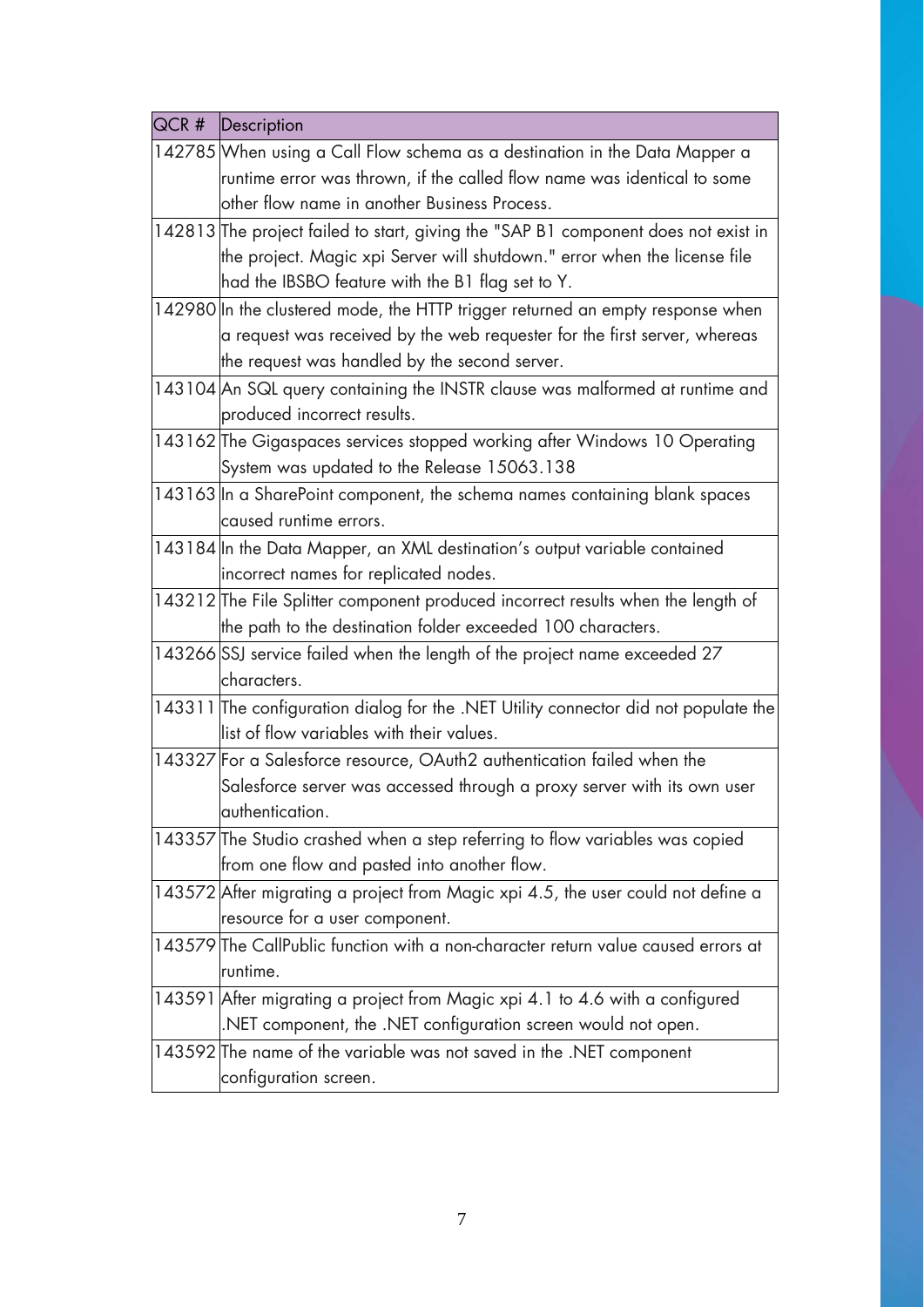| QCR # | Description                                                                       |
|-------|-----------------------------------------------------------------------------------|
|       | 143641 The Email trigger for an IMAP mail server did not put the attachment from  |
|       | the incoming mail into the variable defined in the Arguments XML Location.        |
|       | 143657 After migrating a project from Magic xpi 4.0, expressions with custom      |
|       | functions failed to work.                                                         |
|       | 143669 In the Expression Editor, the BlobRemoveBom function was missing from      |
|       | the functions list                                                                |
|       | 143682 The Salesforce connector's Bulk Create operation transferred the data with |
|       | an incorrect encoding.                                                            |
|       | 143706 When a copy of a project was created with the "Save copy as" option, the   |
|       | new name, and the path were not updated in the start.xml.                         |
|       | 143724 The WCF Client resource threw an error "Compiled proxy not found" while    |
|       | loading a specific Web service.                                                   |
|       | 143729 Magic XPI Studio hanged while attempting to remove an XML from the         |
|       | Data Mapper source.                                                               |
|       | 143732 In a Data Mapper, the STRFormat function with arguments referencing        |
|       | source nodes caused the Studio to crash when building the project.                |
|       | 143748 The Update and Create operations for a SugarCRM Trigger failed when        |
|       | used with a multi-select custom field.                                            |
|       | 143871 When selecting the All option as the owner, the table list showed garbage  |
|       | (symbols) for table names.                                                        |
|       | 144077 The Magic xpi Studio crashed on using the ODBC driver for a Cache          |
|       | database.                                                                         |
|       | 144097 Since SAP B1 9.2 PL 05 version, Magic xpi could not establish a            |
|       | connection due to changes to the API for the Company object, and the              |
|       | license server was defined using the SLDServer property instead of the            |
|       | LicenseServer property.                                                           |
|       | 144158 After migrating a project from Magic xpi 4.1, the calculated values were   |
|       | lost when using an XML schema as a destination without defining the               |
|       | source in the Data Mapper.                                                        |
|       | 144189 Replicated nodes of XML schema and their mappings were lost after          |
|       | migration.                                                                        |
|       | 144273 In the Java Class Connector, when a method returned a string of over       |
|       | 15000 characters, the flow crashed at runtime even though the maximum             |
|       | length of the string variable was 100000 characters.                              |
|       | 144353 The WCF connector threw an error at runtime for a given service.           |
|       | 144372 For a specific project, the Text Search feature caused the Studio to hang. |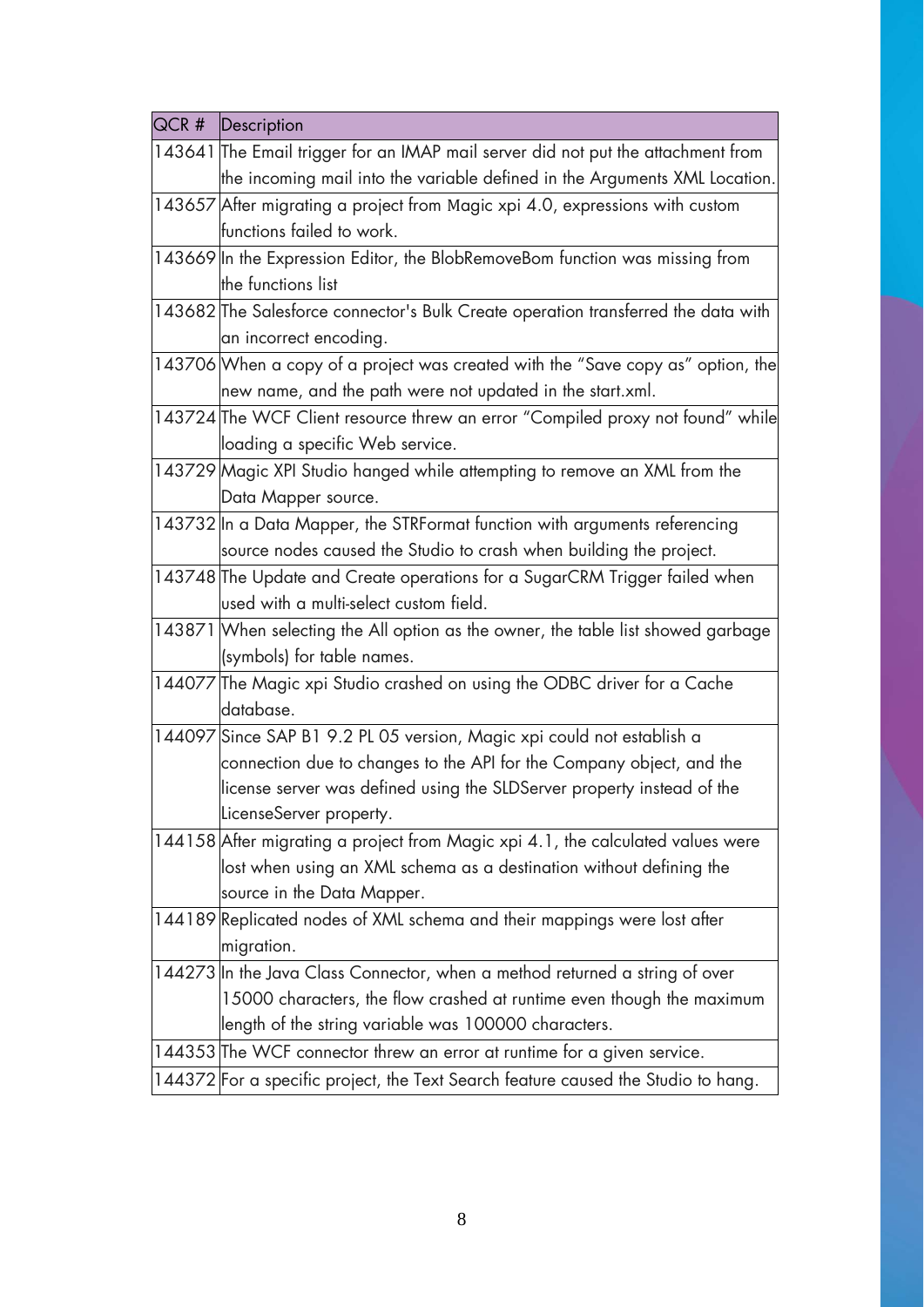| QCR # | Description                                                                                                                                                                      |
|-------|----------------------------------------------------------------------------------------------------------------------------------------------------------------------------------|
|       | 144420 Appending the data from the subsequent Salesforce connector requests<br>gave an incorrect result.                                                                         |
|       | 144431 For Call Flow and Variable default values, the variable was not truncated<br>based on its length definition.                                                              |
|       | 144573 When configuring multiple parameters in the Web service, the buttons at<br>the bottom of the configuration dialog disappeared.                                            |
|       | 144574 Some sections of the MAGIC.ini configuration file were deleted when<br>editing a resource.                                                                                |
|       | 144663 A specific XML schema in a Data Mapper caused the Studio to hang on<br>opening the step for editing.                                                                      |
|       | 144683 In a destination Database schema, changing the INSERT statement to<br>UPDATE and vice versa caused the mapping to be lost.                                                |
|       | 144721 The Logging function threw a runtime error due to an incorrect number of<br>arguments.                                                                                    |
|       | 144749 In a replicated Destination node, when the Mapper was not opened in a<br>separate tab, the Checker returned an error for a valid expression causing<br>the build to fail. |
|       | 144750 The record level's destination mapped node calculations were missing after<br>migrating the projects from Magic xpi 4.1 to 4.5a or 4.6.                                   |
|       | 144751 In a replicated Destination node, a condition expression could not be set<br>on the first node, whereas it could be set on the replicated one.                            |
|       | 144850 The Unload method for the trigger in the Connector Builder threw an<br>exception and failed to work.                                                                      |
|       | 145025 For an HTTP POST method using a Java Web requester, the return HTTP<br>Body data was cut.                                                                                 |
|       | 145090 In the REST method called by the HTTP component, the header was<br>truncated at runtime when the Header Set contained a comma.                                            |
|       | 145148 The Bulk Upsert operation in the Salesforce connector threw an error when<br>multiple projects ran in parallel.                                                           |
|       | 145259 For an MSSQL database, the project failed to run and displayed an "Out<br>of Memory" error, in a special scenario when the record length exceeded<br>32K.                 |
|       | 145290 In the Connector Builder, for a component with a Method interface set as<br>default for the step, the result variable was not updated at runtime.                         |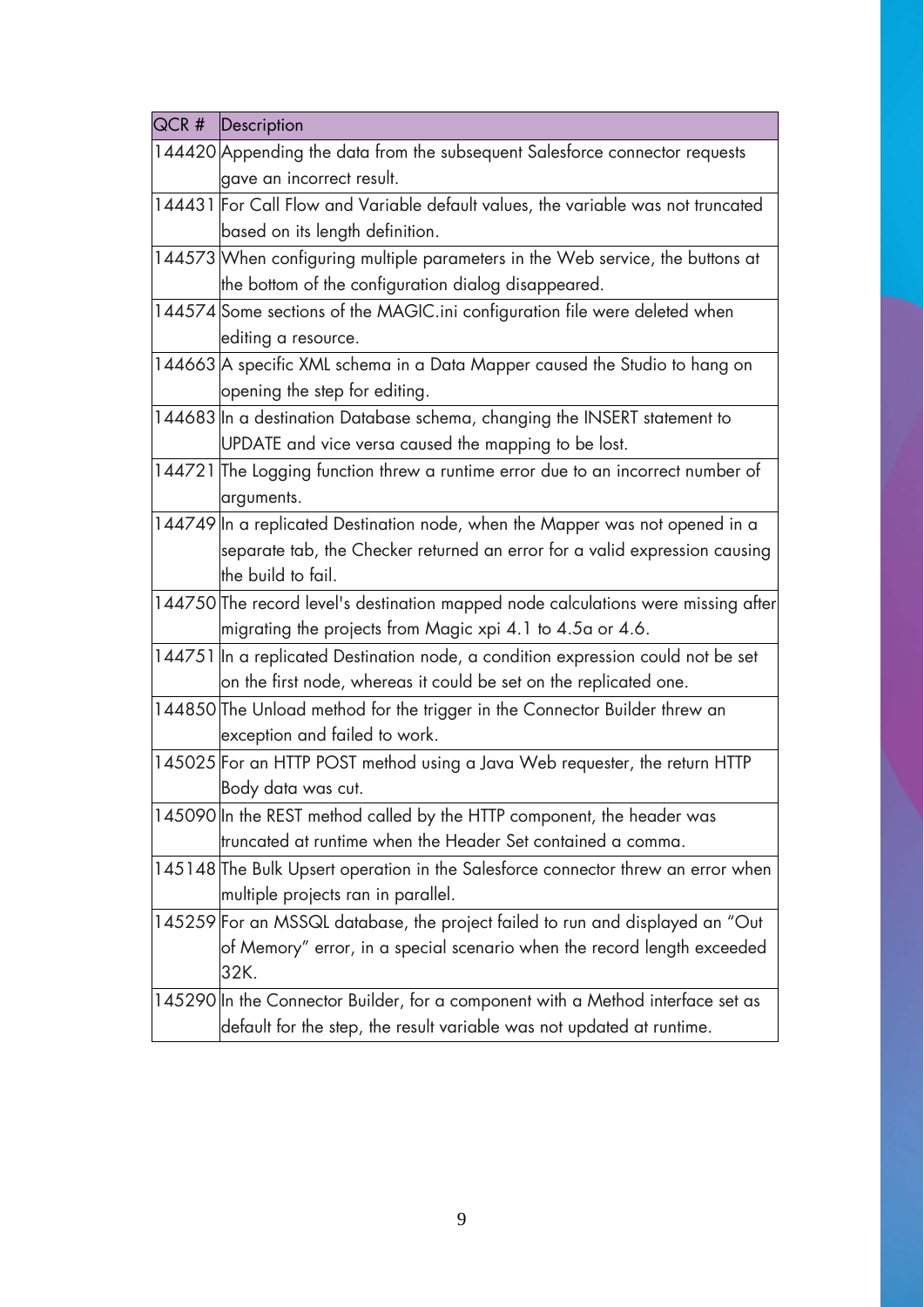| QCR # | Description                                                                           |
|-------|---------------------------------------------------------------------------------------|
|       | 145310 In the Data Mapper's Source and Destination panes, AnyOf, AllOf, and           |
|       | OneOf clauses for an array item node were not displayed for JSON                      |
|       | schemas.                                                                              |
|       | 145416 The Include Delimiter property in the Bulk Upsert destination flat file of the |
|       | Salesforce connector was set to No and could not be changed after                     |
|       | migrating a project.                                                                  |
|       | 145469 Appending an XML context variable successively in a called flow caused         |
|       | incorrect results.                                                                    |
|       | 145482 The Sugar CRM Resource failed to Validate/Connect, if the REST Endpoint        |
|       | URL had mixed upper and lower case letters in it.                                     |
|       | 145594 Some Data Mapper schemas were incorrectly migrated from IBOLT 3.2a             |
|       | projects.                                                                             |
|       | 145904 In a Data Mapper, on creating a Flat File > Positional with empty "From"       |
|       | property, a garbage character was added to the Flow Variable value,                   |
|       | after migrating a project from Magic xpi 4.1 to 4.6.                                  |
|       | 146036 The SAP R3 Trigger failed to restore its operation when the network was        |
|       | disconnected for a longer period of time.                                             |
|       | 146040 For AS/400 System, 10 characters long library names were shown                 |
|       | truncated in the list of libraries for the DB2/400 resource.                          |
|       | 146041 DB2/400 Library name was truncated to 8 characters.                            |
|       | 146093 A specific WSDL could not be loaded into a WCF client or Dynamic AX            |
|       | resource and threw the "Compiled proxy not found" error.                              |
|       | 146100 In a Data Mapper's Database schema, the SQL query failed to execute for        |
|       | DB2/400 when the concatenation operator was used in the query.                        |
|       | 146119 In the Connector Builder, the resources defined for a user component could     |
|       | not be accessed in the Environment Editor.                                            |
|       | 146158 SAP R/3 connector threw an error at runtime when the input XML was             |
|       | empty.                                                                                |
|       | 146161 When configuring a SAPB1 8.8 step, the server returned an error for a          |
|       | valid resource if the logical name used was longer than 30 characters.                |
|       | 146202 An error was thrown in the Data Mapper while loading a specific schema.        |
|       | 146245 With XSD Sub Type defined as XML Position Forwarding on the source             |
|       | side, the Data Mapper failed to use the INSERT statement for a destination            |
|       | database.                                                                             |
|       | 146262 In the Method interface of the HTTP step, the default length of the string in  |
|       | the Header Set parameter was insufficient.                                            |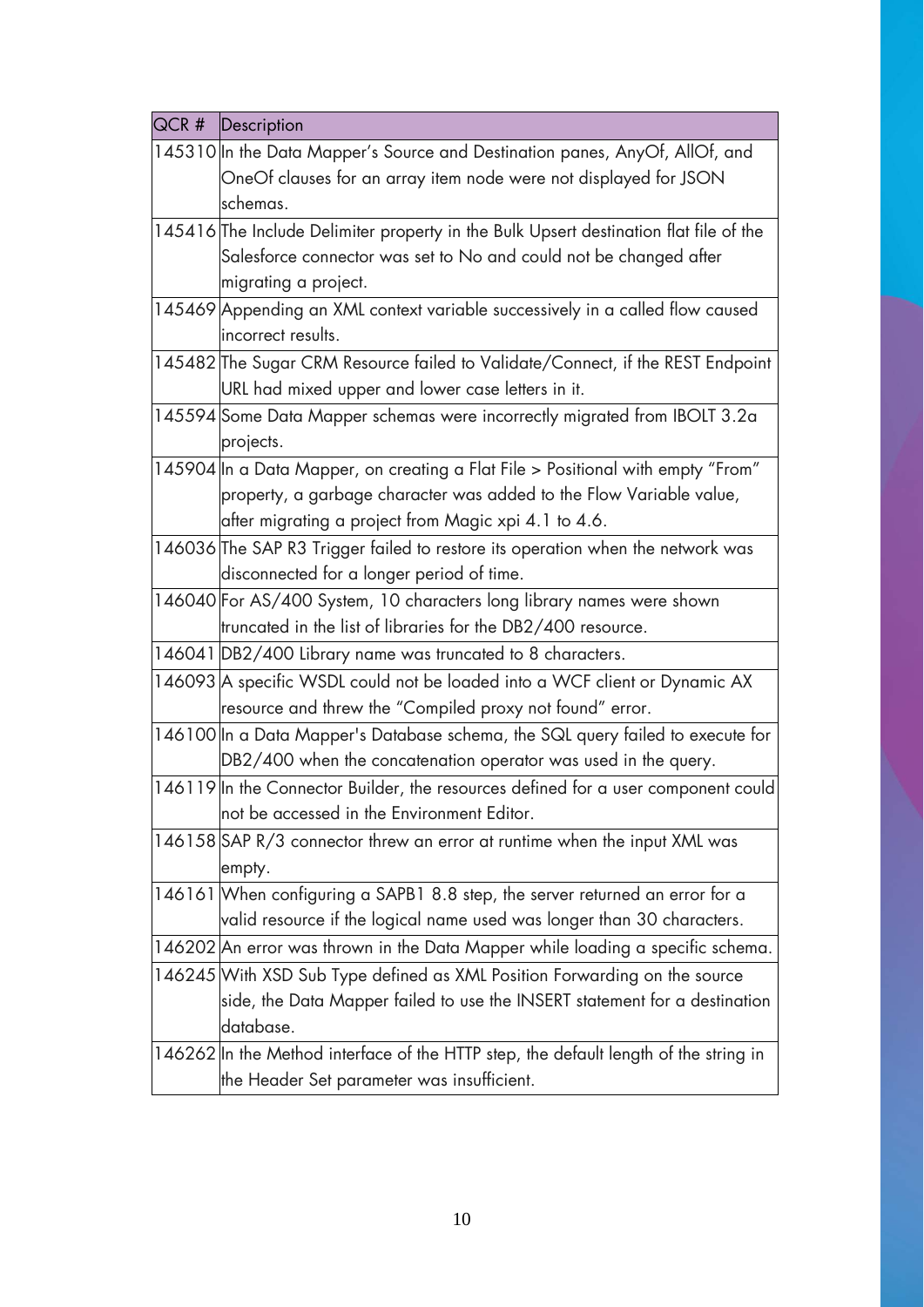| QCR # | Description                                                                          |
|-------|--------------------------------------------------------------------------------------|
|       | 146277 The Replicate All Data method of the Salesforce connector threw a runtime     |
|       | error due to an incorrect definition of SObjectType and Field columns in             |
|       | the FieldPermissions table.                                                          |
|       | 146230 The HTTP response did not contain the status code when HttpFramework =        |
|       | D was set in the MAGIC.ini file.                                                     |
|       | 146291 In the documentation for the Salesforce component's XML interface, the        |
|       | setRefbyExternalId function was not excluded from bulk operations.                   |
|       | 146296 After migration, the Data Mapper threw an error, "Some of the schema's        |
|       | data does not exist or might be invalid", for a specific scenario.                   |
|       | 146332 When the Salesforce step returned an error at runtime, the resulting XML      |
|       | was incorrect.                                                                       |
|       | 146333 When migrating the project, some of the variables did not pass to the         |
|       | called flow.                                                                         |
|       | 146342 The Select schema file input line, in the Data Mapper, for the selection of a |
|       | file had an insufficient height for long paths.                                      |
|       | 146380 For a date field in the Data Mapper, the custom format was not saved.         |
|       | 146381 When a scheduled flow was enabled using the Enable Flow utility, the          |
|       | scheduler was called twice.                                                          |
|       | 146494 Changing the default paths for the Resources.xml and Services.xml in the      |
|       | Project Properties caused the entries to duplicate and the build to fail.            |
|       | 146569 The Studio crashed when a Data Mapper's source referred to an invalid         |
|       | JSON schema.                                                                         |
|       | 146641 The Update operation in the Dynamics CRM component returned an                |
|       | incorrect result XML BLOB with the duplicated nodes.                                 |
|       | 146693 In the FTP and Directory Scanner connectors, SFTP HMACs such as hmac-         |
|       | sha2-512 and hmac-sha2-256 were not supported.                                       |
|       | 146747 The WCF Client connector returned a runtime error for a valid request to a    |
|       | specific Web service.                                                                |
|       | 146852 When trying to validate the SAPB1 resource with MS SQL Server 2016 as         |
|       | a database, the resource didn't validate.                                            |
|       | 146759 The Data Mapper's SQL wizard resulted in an "Invalid SQL Statement"           |
|       | error if a table name contained the SQL reserved word SET.                           |
|       | 146816 A Magic xpi project stopped processing with a warning in the log "Server      |
|       | Status is ON HOLD" causing high memory consumption and CPU getting                   |
|       | maxed when Magic Monitor was left open on both the App Servers.                      |
|       | 146868 The performance of a WCFClient component was degraded.                        |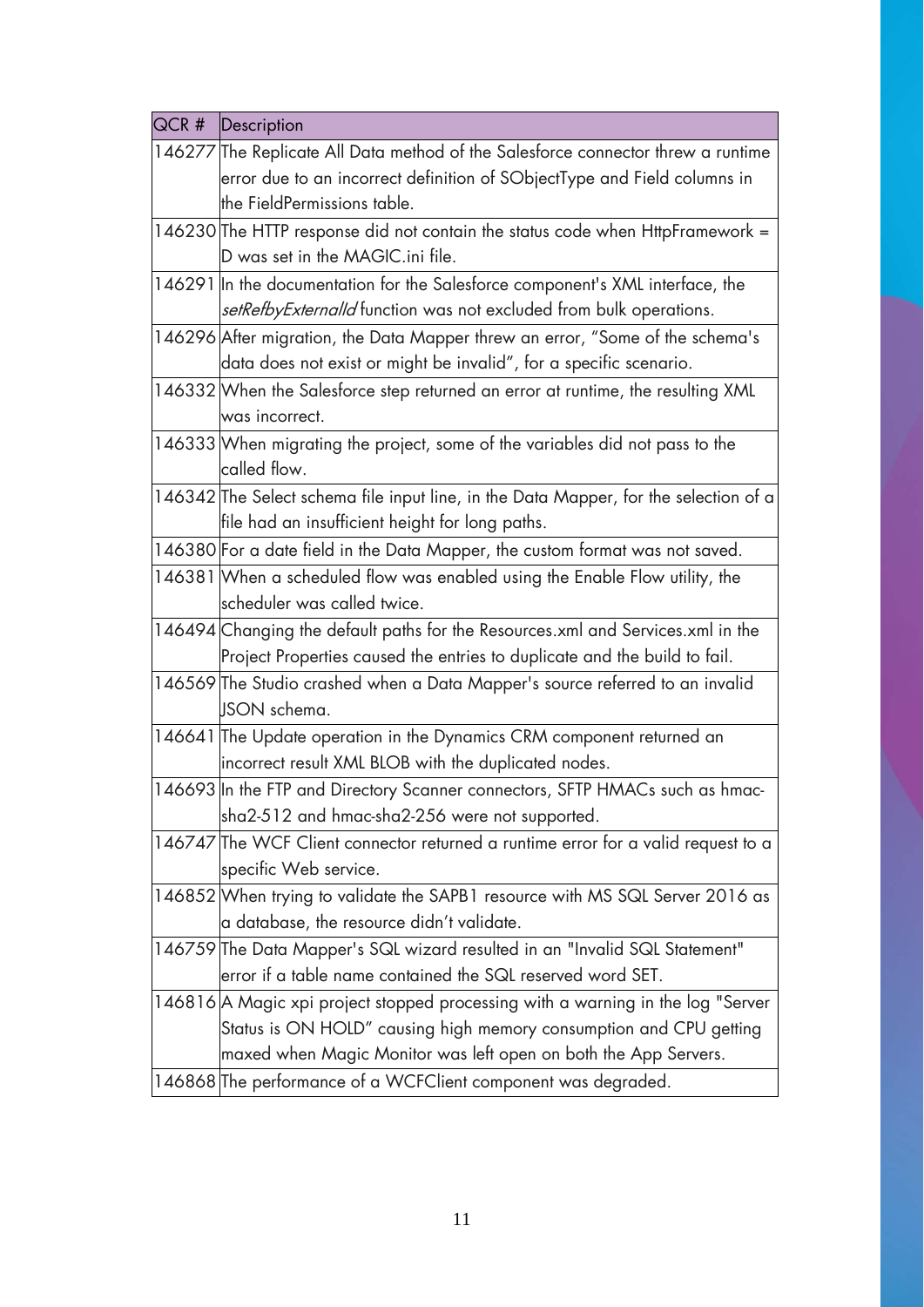| QCR# | Description                                                                       |
|------|-----------------------------------------------------------------------------------|
|      | 146978 The project failed to start when the Resources.xml file was in a read-only |
|      | mode.                                                                             |
|      | 147003 The Magic xpi Debugger did not recognize a breakpoint and therefore,       |
|      | did not suspend the flow in a specific project.                                   |
|      | 147319 In the Exchange connector, the query operation returned an empty result    |
|      | when a folder name contained blank spaces.                                        |
|      | 147456 In the WCF Client configuration page, the Service URL containing %20       |
|      | instead of a blank space caused an error at the time of loading the               |
|      | service.                                                                          |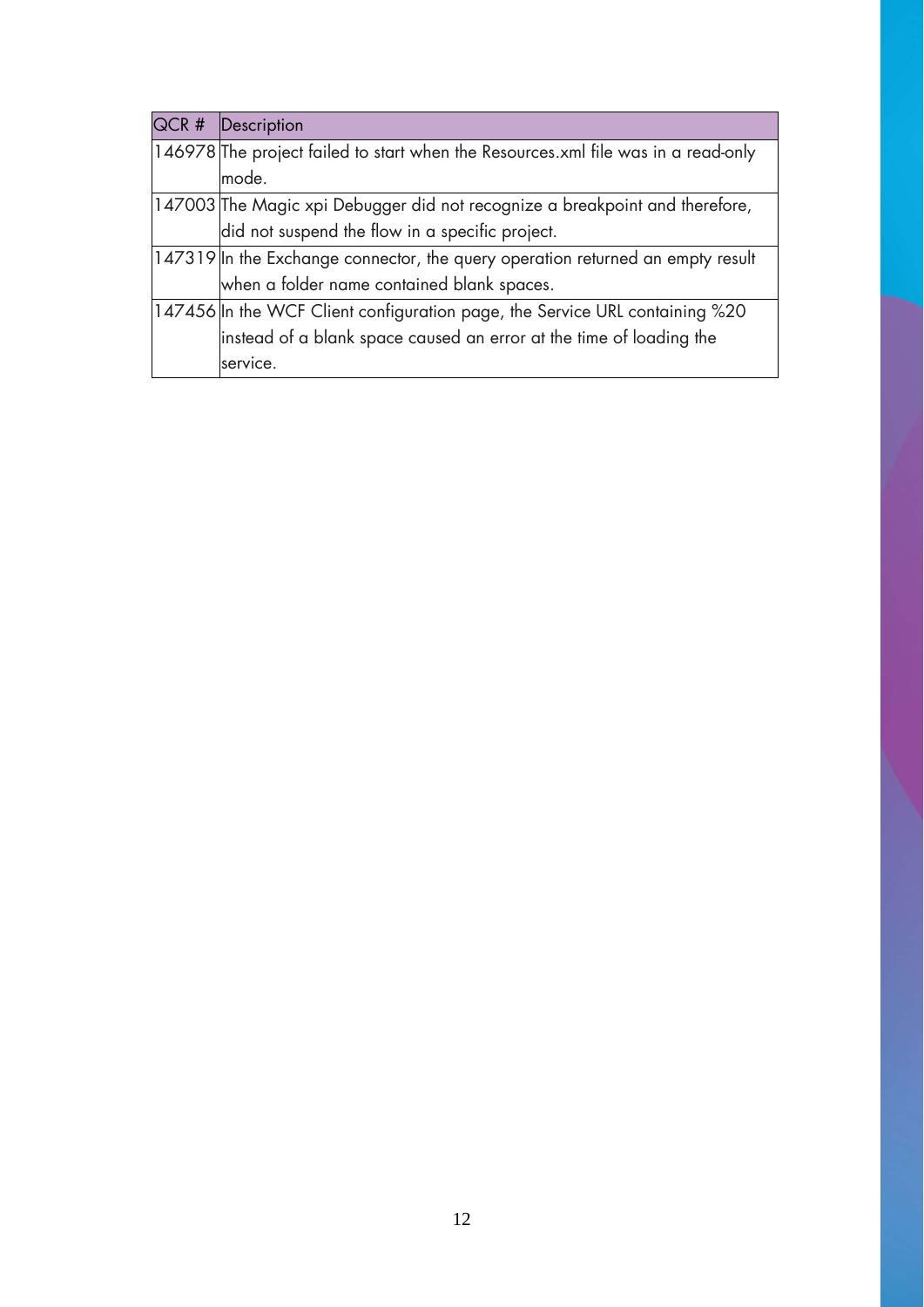Past Release Notes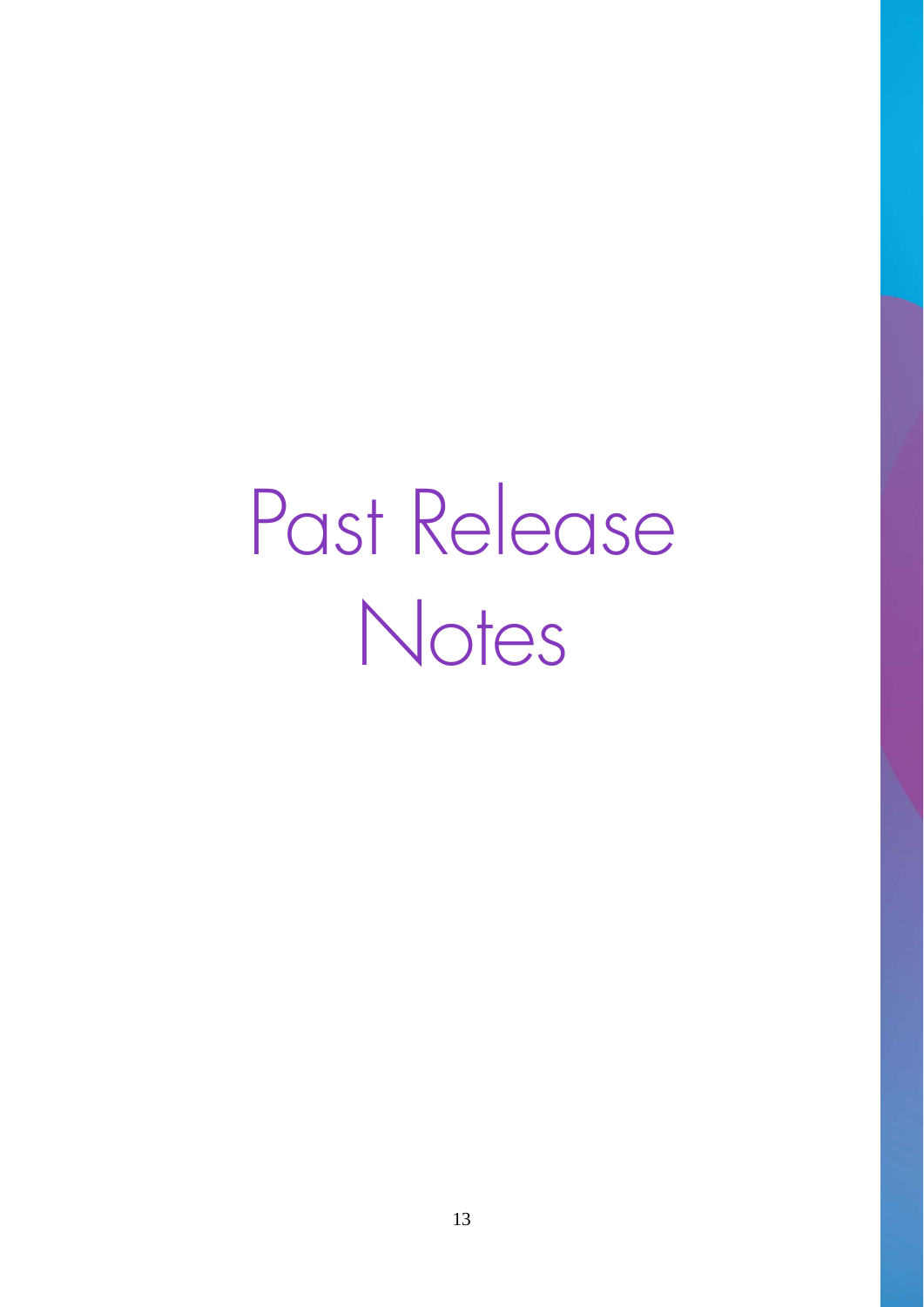# Magic xpi 4.6: New Features, Feature Enhancements and Behavior Changes

# OData Connector

The OData connector enables you to consume OData V4 services. The OData connector offers the following:

- Use of the OData service metadata to automatically generate structures for Magic xpi.
- **Support of all CRUD operations including patch.**
- <sup>2</sup> A query builder to build complex queries while still allowing you to manually enter and modify queries.
- $\degree$  The ability to add any HTTP headers to the requests.

#### ServiceMax Connector

The ServiceMax connector provides you with connectivity to the ServiceMax field service application.

# Import/Export

Magic xpi now has Import/Export functionality, providing a convenient way to easily save or load project objects.

You can also import resources and services that you previously created and saved in other projects.

# Dynamics CRM Enhancements

The Dynamics CRM connector now supports the Upsert operation. The connector also has a new method interface that supports Querying by FetchXML.

Since 4.6, by default, both the on-premise and on-demand implementations are .NETbased. This means that any new functionality, such as the Upsert operation, which was added since 4.6, will only work during Runtime on Windows operating systems. Before 4.6, the on-premise implementation was .NET-based and the on-demand implementation was Java-based. If you want the previous behavior, where the online implementation was Java-based, change the value of the new DCRMOnlineSDK flag to N.

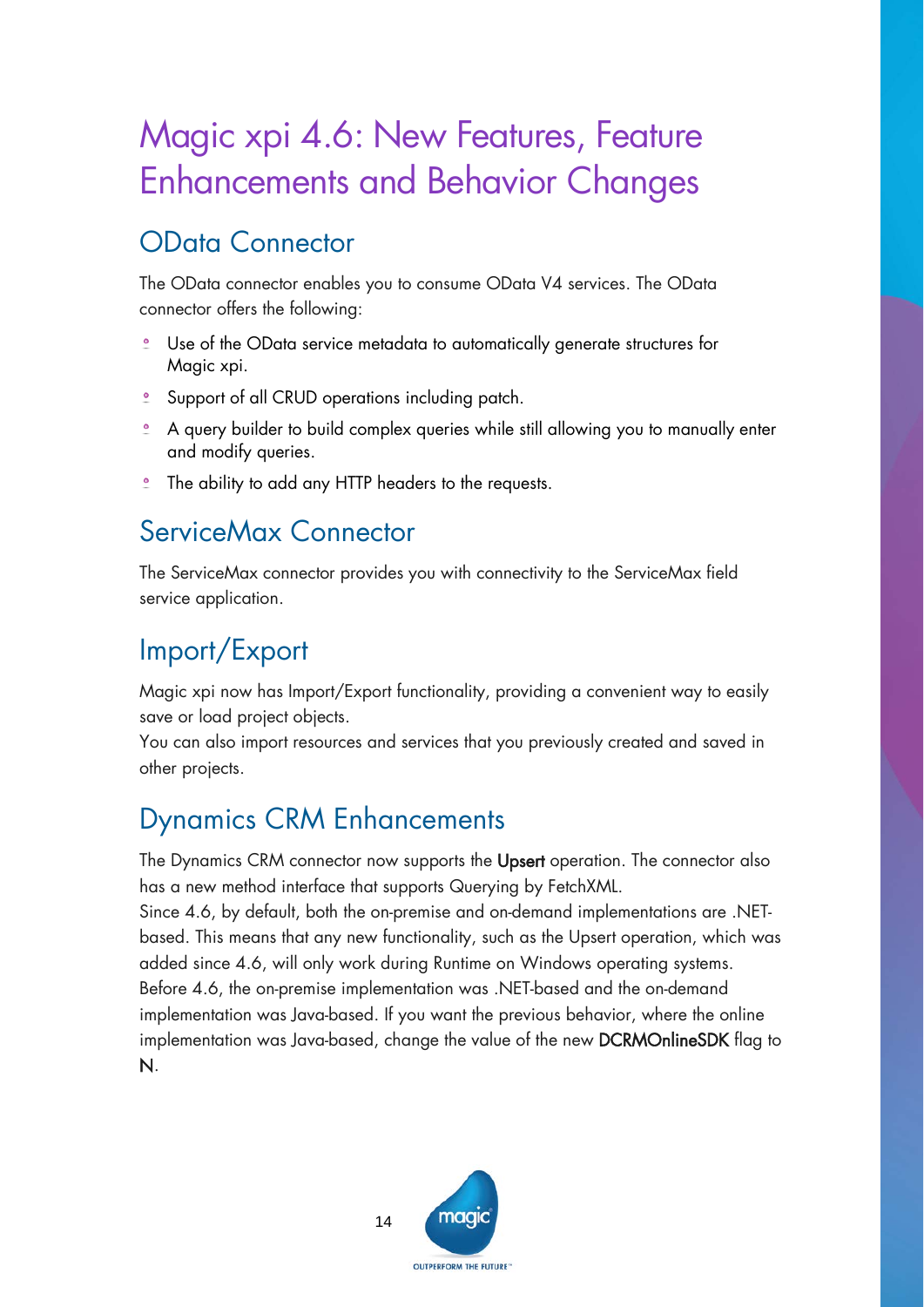# SAP R/3 Connector Enhancement

The SAP R/3 connector now uses JCO 3.0.15.

# SAPB1 HANA support

Magic xpi now supports SAP B1 based on the SAP HANA database.

# SAPB1 Services Support

Magic xpi now supports selected the SAP Business One Messages service.

# HTTP Framework Setting

The Magic.ini file's [MAGIC\_ENV] section now contains the HTTP Framework global environment setting, which specifies the underlying HTTP library to be used for the HTTP component. This change was done to support TLS1.2 for the HTTP functionality

# Connector Builder Enhancement

The Connector Builder now has an Endpoint trigger invocation type, which runs outside of the Magic xpi engine.

# Project Documentation

Magic xpi can now generate detailed printable reports of your projects.

# IBM WebSphere® MQ 8.0 Support

Magic xpi was tested and is compatible to work with the IBM WebSphere® 8.0 client/server.

# Microsoft® Windows Server 2016 Support

Magic xpi was tested and is compatible to work with Microsoft® Windows Server 2016.

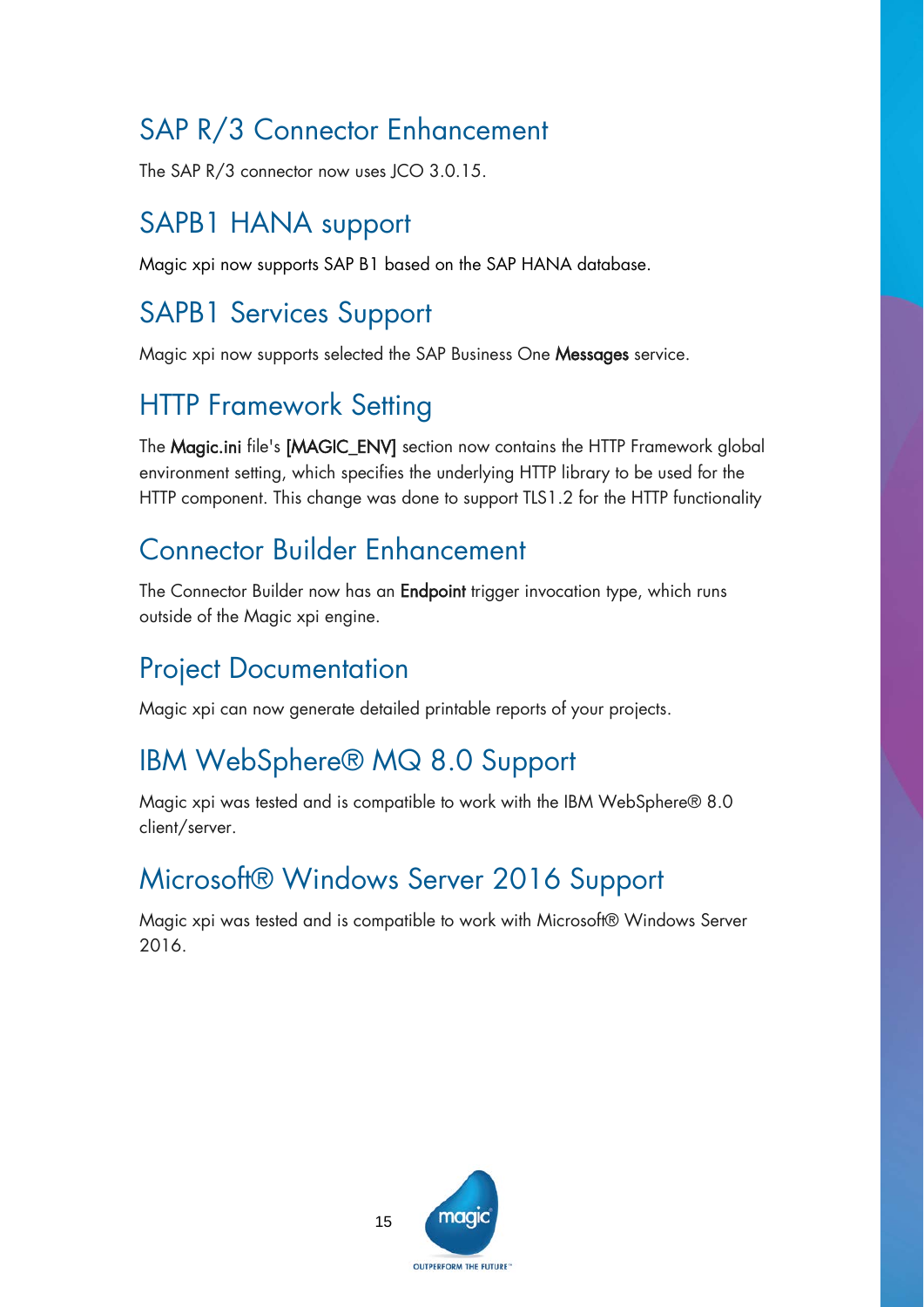# Known Issues

- $\degree$  In an upgraded Magic xpi 4.5 or 4.5a project, you cannot modify an existing SAPB1 resource to use a SAP HANA database. You need to create a new SAPB1 resource instead.
- To use the native Microsoft® ODBC Driver for SQL Server® with the Magic xpi Studio, you need to replace the information in the data\_types.xml file with the information from the data\_types\_MSSQLODBC.xml file. Both of these files are located at: <Magic xpi installation>\Studio.

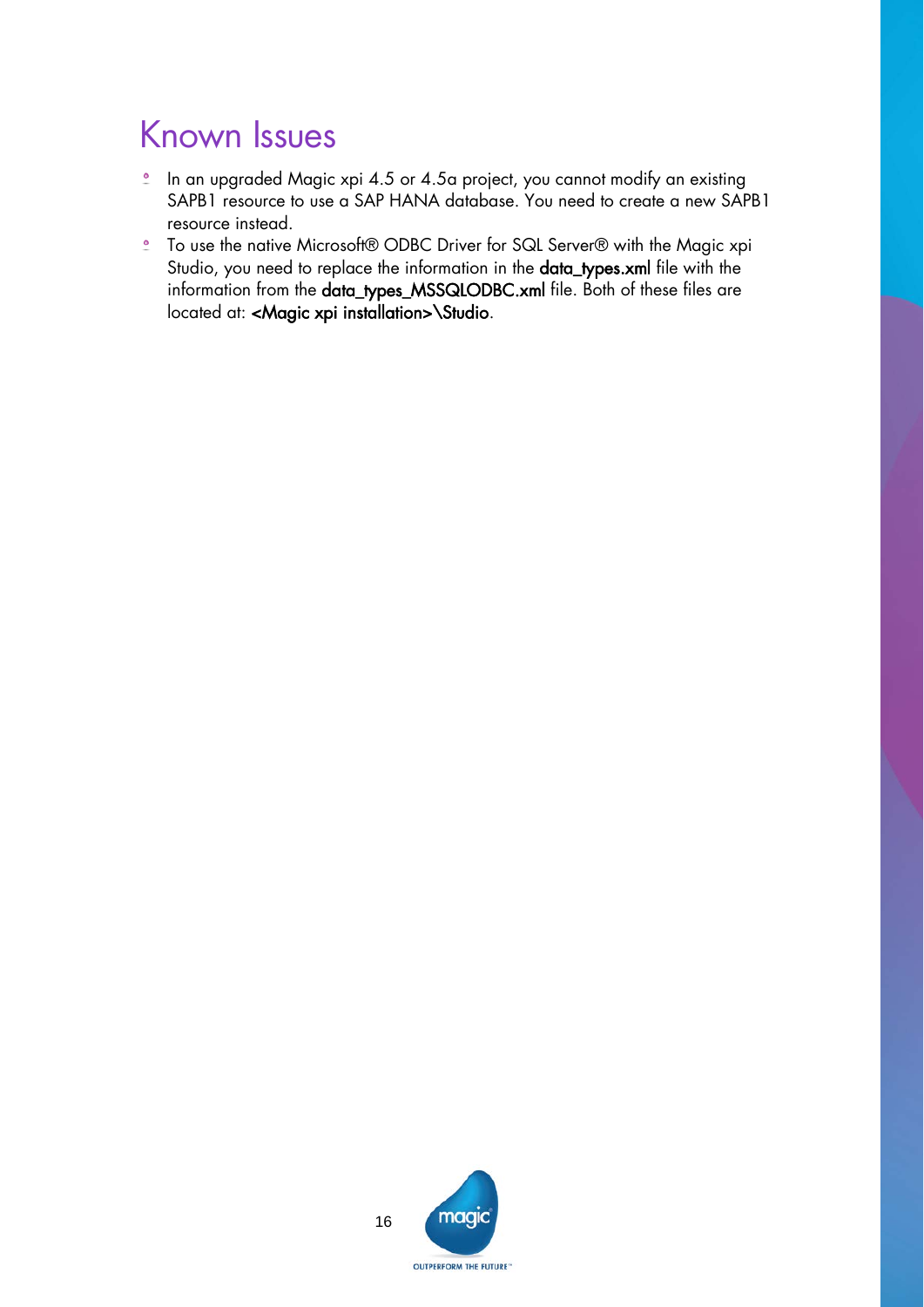# Magic xpi 4.5a: New Features, Feature Enhancements and Behavior Changes

# Salesforce Licensing Prerequisites

To be able to use a Magic xpi license for Salesforce, you have to install the Magic xpi monitoring app that is on the Salesforce AppExchange. For information about how to do this, see the How Do I Install the Magic xpi Salesforce App? topic in the Magic xpi Help.

# Salesforce Monitoring Utility

You can monitor your Magic xpi environments, view running projects, receive alerts, and get chatter notification about various events using the Magic xpi Force.com monitoring utility. For information about how to do this, see the How Can I Monitor My Project Using Salesforce? topic in the Magic xpi Help.

# Java 8.0 Support

Magic xpi was tested and is compatible to work with JRE 8.0. Note: JRE 8.0 is not supported for Systinet-based Web services (both consumer and provider). For the Windows operating system, to use a Web service consumer, you can use the WCF client.

# SAP S/4 HANA Support

Magic xpi was tested and is compatible to work with the SAP S/4 HANA platform.

# Field Type Behavior Change

Magic xpi does not have a default picture to handle xs:union field types. If your schema contains an xs:union field type, you need to add this type to the Default Data Format repository.

During migration, if you had an xs:union field type and it was mapped, after the migration process you will get a Checker error letting you know that you need to define your xs:union field type.

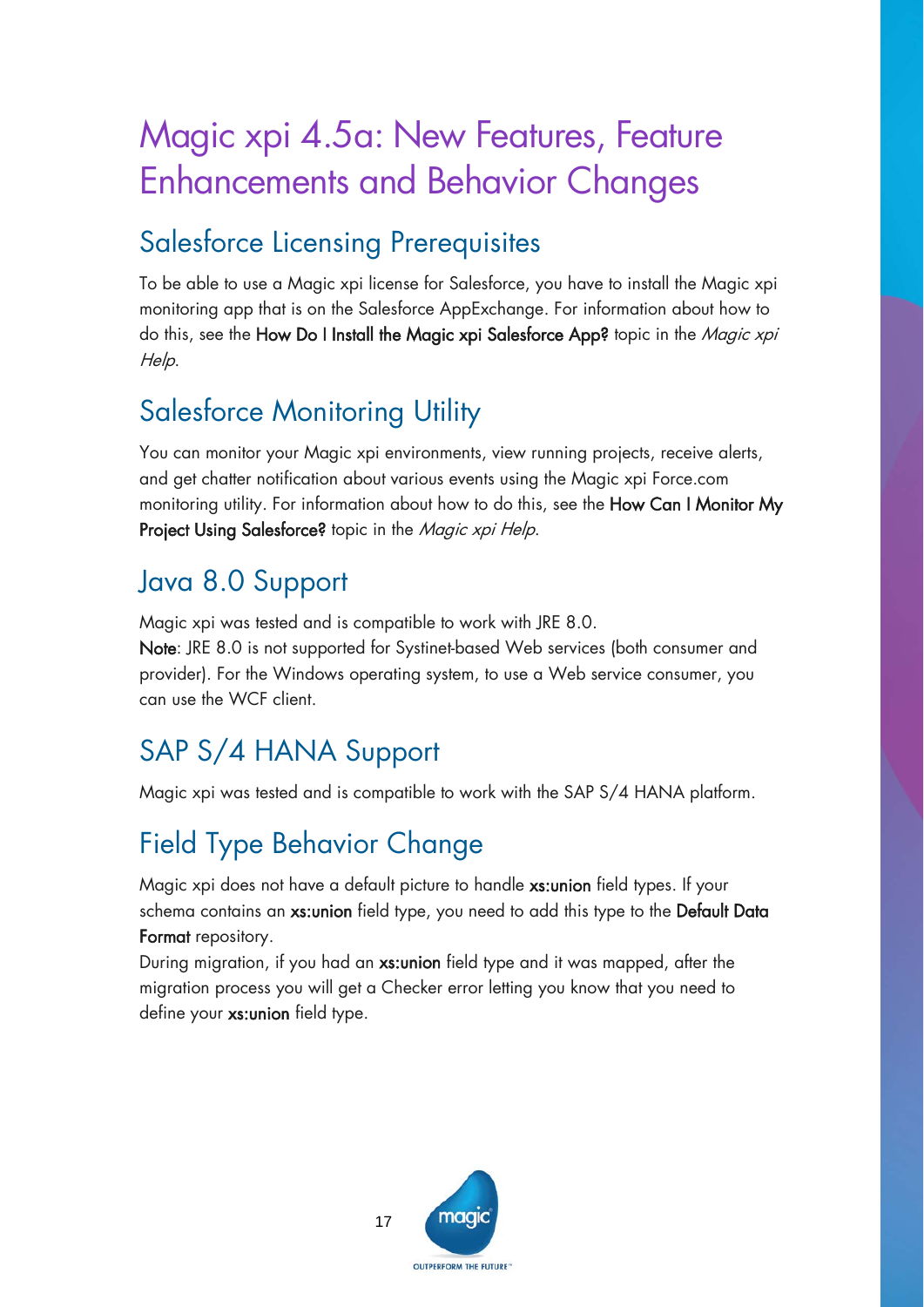# Known Issues

- Before migrating a project to Magic xpi 4.5a, make sure that all XSD files used by the Data Mapper are available in their declared location.
- The percent sign (%) cannot be used in a database resource password.

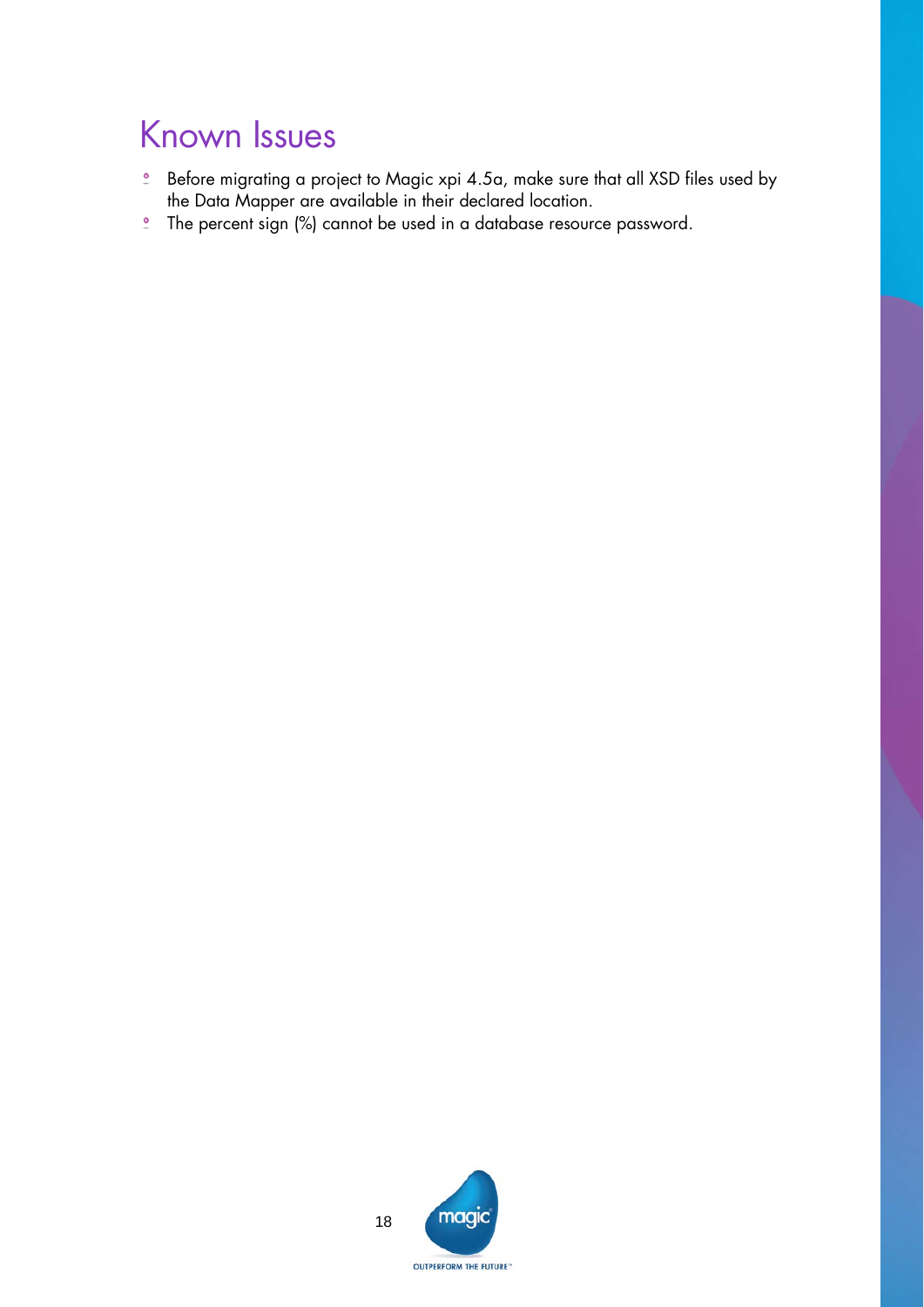# Magic xpi 4.5 General Information

# Introducing Magic xpi 4.5

We are delighted to provide you with the new major release of Magic Software's Magic xpi Integration Platform. The new features and enhancements are designed to improve your user experience with the new look-and-feel as well as provide additional functionality for your integration projects.

Magic xpi 4.5 is based on Magic xpa 3.1.

# Migrating from Magic xpi 4.1 to Magic xpi 4.5

The Migration wizard automatically opens when you open an existing .ibs file. Note: If the object names in your projects are in the language of your locale (such as flow names or variable names in German), the locale of the machine must match the locale used in the project when doing the migration. In addition, the magic.ini file's [MAGIC\_ENV]ExternalCodePage flag must also match the used locale.

#### Steps Required After Migration

- uniPaaS steps and Component SDK steps that were created in uniPaaS need to be migrated manually to Magic xpa.
- **E** Web Service servers need to be deployed manually after migration.
- **2** External files need to be copied to the new project's location according to the old project's hierarchy.
- The migration process does not change any .ini files or its values. To use new values, after migration, delete or rename the old ifs.ini file and build the project. A new ifs.ini file will be created with new values.
- $\bullet$ If you had logical names defined in your Magic.ini file (not in the ifs.ini file), when migrating a project add the logical names (environment variables) to the Magic.ini or ifs.ini file. If the environment variables are project specific, you can add them to the project's ifs.ini file. For non-project specific environment variables, copy them to the Magic.ini file. Note that Magic xpi 4.5 is project centric, meaning that the Studio loads the environment variables from the ifs.ini file.
- <sup>2</sup> If the Invoke Flow utility uses an expression containing hard-code IDs, it might not point to the correct ID after the migration process, since these IDs may change during the migration. It is recommended to use the dedicated functions, such as GetFlowID and GetBPID, which calculate the ID at runtime based on the flow or business process name.

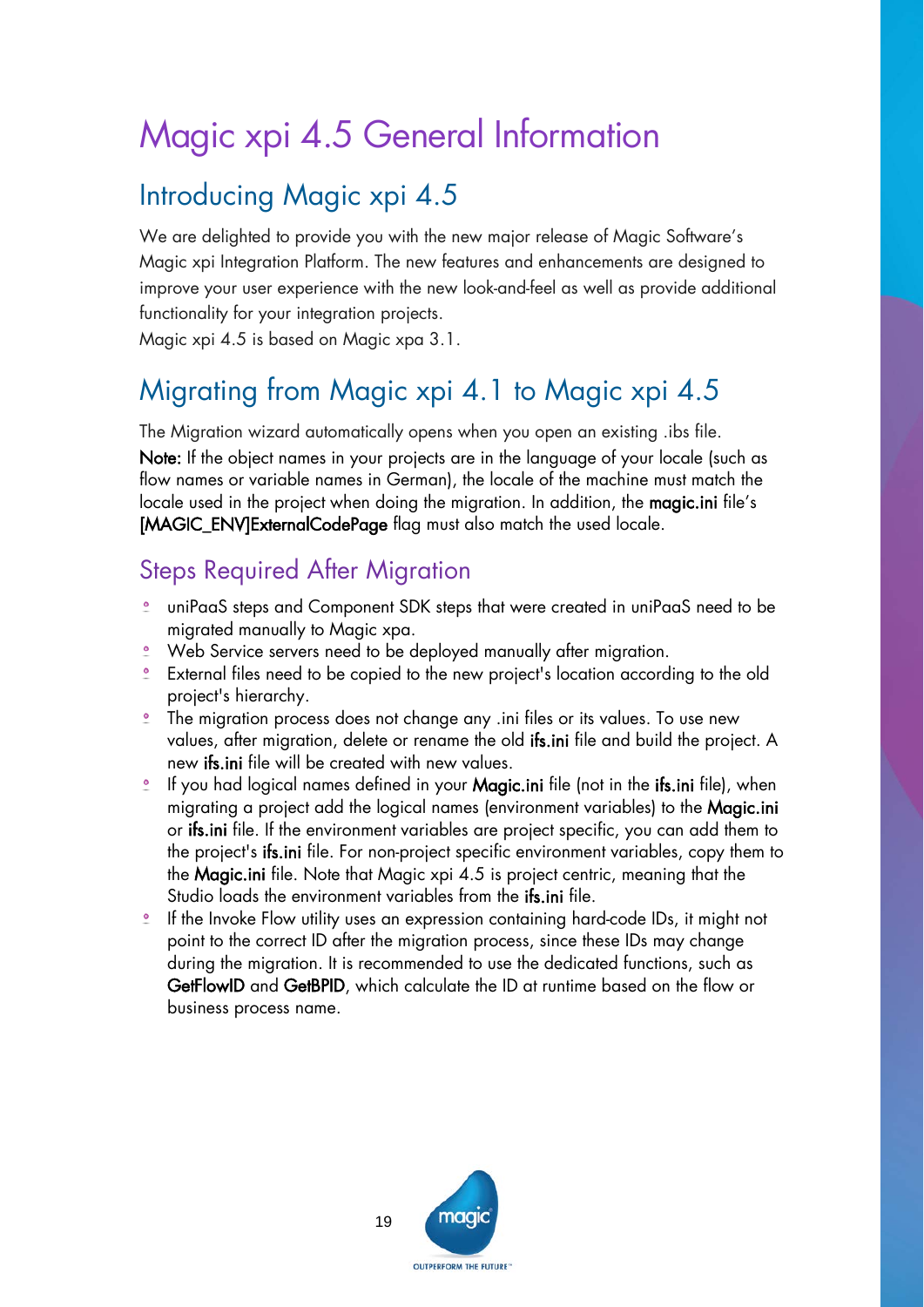- <sup>2</sup> If the SpecialExpReturnNull flag is not already present in the migrated project's ifs.ini file, you should add it to that file's [MAGIC\_SPECIALS] section and set it to Y to maintain backward compatibility with projects created in earlier versions of Magic xpi or iBOLT. This flag maintains backward compatibility when comparing a variable that has a Null value to an empty value.
- $\degree$  If your migrated project has any user-defined components, the folder containing them must be copied from its old location to the new location. Any changes to the Resource\_types.xml and Service\_types.xml files that are connected to user-defined components must be done manually.
- **2** JD Edwards World resource definitions should be updated with a library if such definitions do not exist.
- **2** The JD Edwards Enterprise One configuration has been simplified and now uses a dedicated class loader. It is no longer required to list all of the jar files in the Magic.ini classpath. If you are using the new class loader, make sure to exclude the j2ee1\_3.jar from the jar folder. Refer to the Configuring the JD Edwards Enterprise One Connector topic in the *Magic xpi Help* for specific instructions.
- Due to major changes in the Salesforce metadata API, you will have to reconfigure the Metadata CRUD method's Update and Delete operations.

#### **Licensing**

To use Magic xpi 4.5, you need to obtain version 4.x licenses. To obtain Magic xpi licenses, please contact your local Magic Software representative.

# Prerequisite Changes

#### .NET Framework

The Studio module of Magic xpi is based on the .NET Framework. The following .NET Framework requirements apply:

- **E** To develop an application using the Magic xpi Studio, you must have .NET Framework V4.0 (or above) installed on your machine.
- For Runtime, the Magic xpi In-Memory Data Grid requester requires .NET Framework V4.0 (or above).

#### Studio Installation

The Magic xpi Studio is based on Microsoft Visual Studio, which cannot be started from a network folder. Therefore, it is not possible to start the Magic xpi Studio from a network folder.

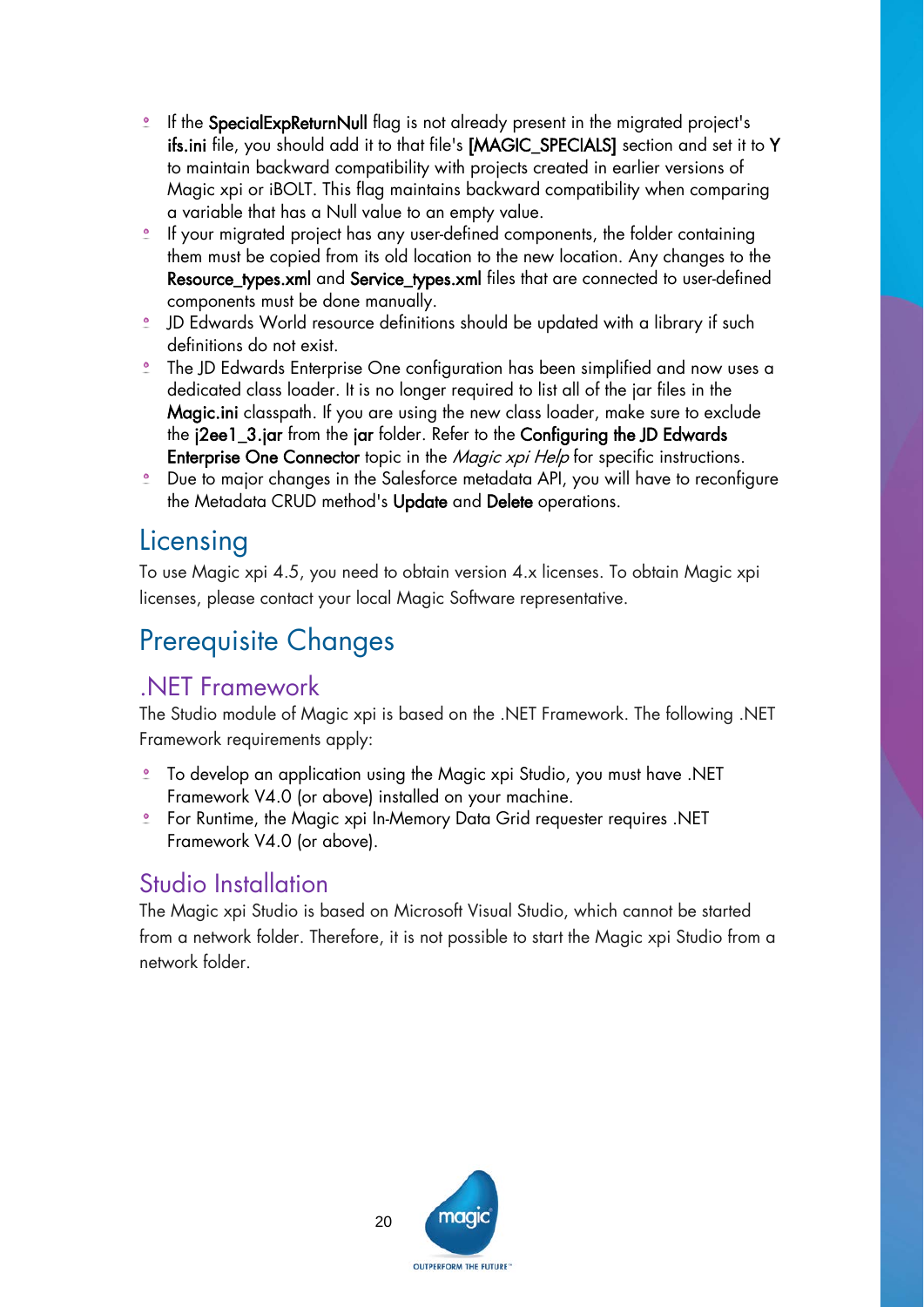# Internal Database Changes

Writing and reading from the internal database is done using JDBC and not by using the Magic xpa gateways. Magic xpi provides the JDBC driver (JAR file) for MSSQL databases. To work with any of the other databases:

- 1. Copy your JDBC drivers to the following folder: <Magic xpi
	- 4.5>\Runtime\java\DatabaseDrivers.
- 2. Configure the database settings in the Runtime\config\datasource.xml file to match your DBMS. Make sure that the driverClassName defined in the datasource.xml is compatible with the JDBC driver.

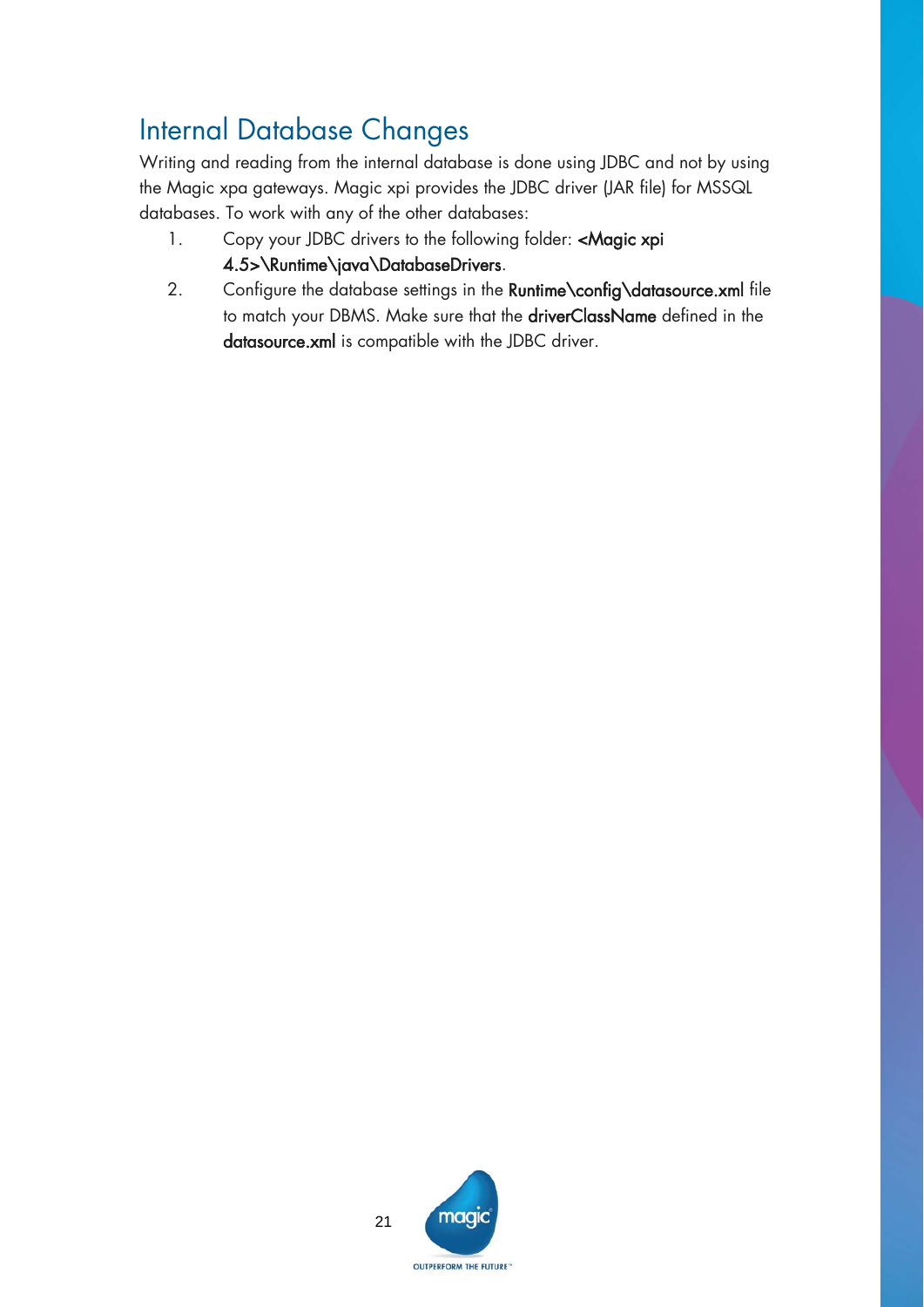# New Features, Feature Enhancements and Behavior Changes

# New and Improved Studio

The new Visual Studio-based Studio offers an intuitive and user-friendly experience. The new Studio offers a variety of enhancements, including:

- Docking capabilities.
- **A** MiniMap to enable you to navigate quickly within long or wide flows.
- A Toolbox pane that replaces the Components pane. All the Magic xpi components and utilities appear in this pane, grouped together under specific categories.
- A Solution Explorer that replaces the Navigation pane.
- <sup>o</sup> A dedicated Properties pane that displays the properties of whichever part of the project that you are parked on.
- A Settings dialog box that includes the Resource Repository, Service Repository, and IFS Settings dialog box from Magic xpi 4.1. This also includes the Magic.ini file settings. This can also be accessed as a stand-alone editor, allowing you to configure your project without opening the Magic xpi Studio.
- A combined search functionality. The Find Name and Text Search of Magic xpi 4.1 were combined into the **Find Text** dialog box.
- $\degree$  The copy and paste mechanism has been enhanced, including the support of multiple pasting of steps and branches.
- Non-English characters can be used in the names of business processes, flows, and steps, as well as in descriptions. The names of projects, resources, services and variables can only be written in English characters or the language of your machine.

#### Behavior Changes

- In Magic xpi 4.1, since the **Magic.ini** file took precedence in the Studio and the ifs.ini file took precedence in Runtime, you had to maintain your environment variables in both files. Now, in Magic xpi 4.5, the ifs.ini file always takes precedence over the Magic.ini file, both in the Studio and in Runtime.
- <sup>2</sup> The keyboard combination for opening an existing project is now Ctrl+SHIFT+O instead of Ctrl+O. The keyboard combination for creating a new project is now Ctrl+SHIFT+N instead of Ctrl+N.
- **2** Inserting a flow or business process is now done using the **Project > Add** menu.
- **2** The default project location is now under your My Documents directory, in the Magic folder.
- Setting how the Studio opens is done using the At Startup drop-down list. This is accessed by going to the Tools menu, clicking Options, and selecting Startup in the Environment section. This is similar to the Startup As property that was available in Magic xpi 4.1's Customize dialog box.

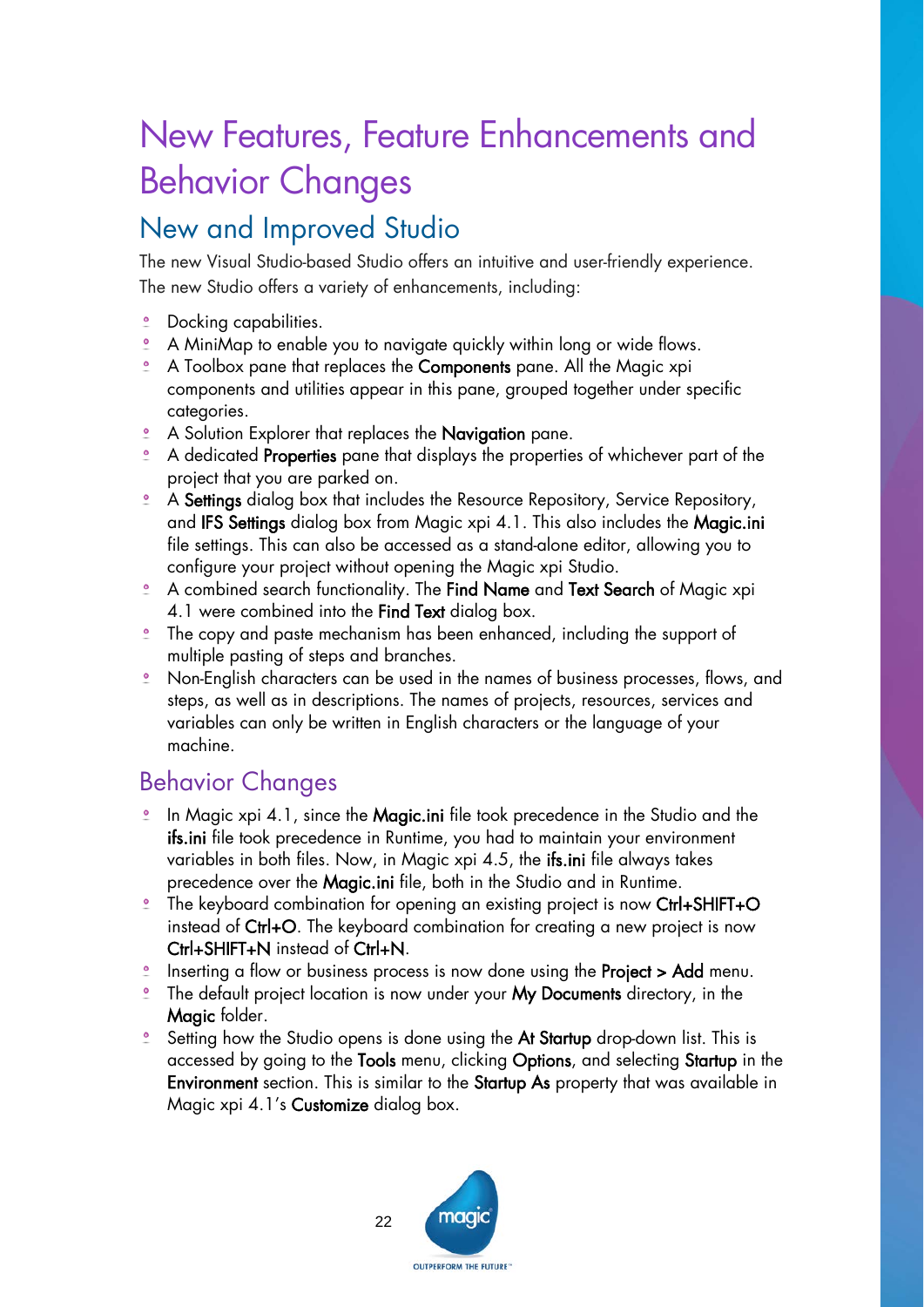- $\overline{\phantom{a}}$ The disabling, enabling, and deactivating of individual flows is now done through that flow's Properties pane.
- $\degree$  Flow IDs in Magic xpi 4.5 are unique to a specific project, whereas in Magic xpi 4.1 flow IDs were unique to a business process.
- $\bullet$ The IFC Model is now available as an option in the XML Properties. It is available for components with a static XML interface.
- **The Clear Mode** property has been moved to the **Project Properties** window, and can now be used to clear ODS information only.
- Defining a flat file structure is done using the Lines property.
- $\bullet$ The following functions were added to the Expression Editor:
	- o ClientCertificateAdd
	- o ClientCertificateDiscard
	- o RqHTTPHeader
	- o UTCDate
	- o UTCmTime
	- o UTCTime

# Magic Monitor

- <sup>2</sup> The Magic Monitor now offers all of the monitor capabilities for Magic xpi, including the new support for the Activity Log, ODS, and BAM.
- In addition, Activity Log messages can now be filtered when working offline.
- <sup>o</sup> You can click the new Messages History Export button to generate and download a zip file containing a CSV file that holds all the messages related to the selected project.
- The Magic Monitor lets you force the immediate invocation of a Scheduler on a specific flow, without changing the next trigger invocation time, once the project is running again. You do this by selecting Invoke from the Scheduler's context menu.
- The Magic Monitor allows new drill-down capabilities based on the FSID, Root FSID and Flow Request ID.

#### Behavior Changes

- In the Monitor, during runtime, the server deletes all ODS records belonging to a completed FSID. In Magic xpi 4.1, these records appeared even when they were no longer active.
- <sup>2</sup> BLOB variables in Save Message steps can now be saved to the file system instead of the database. The FILELOCATION column in the ifs\_actlog table stores the value from the [MAGIC\_IBOLT]ActivityBlobFileLocation flag concatenated with the file name when the project loads. The BLOB will be shown in the Magic Monitor whether it is saved in the BLOB variable or in the file system. If the BLOB is saved in the file system, the Magic Monitor will search the BLOB according to the FILELOCATION column. When clearing the Activity Log from the Magic Monitor, these BLOBs will be deleted whether they are saved to the database or on the disk.

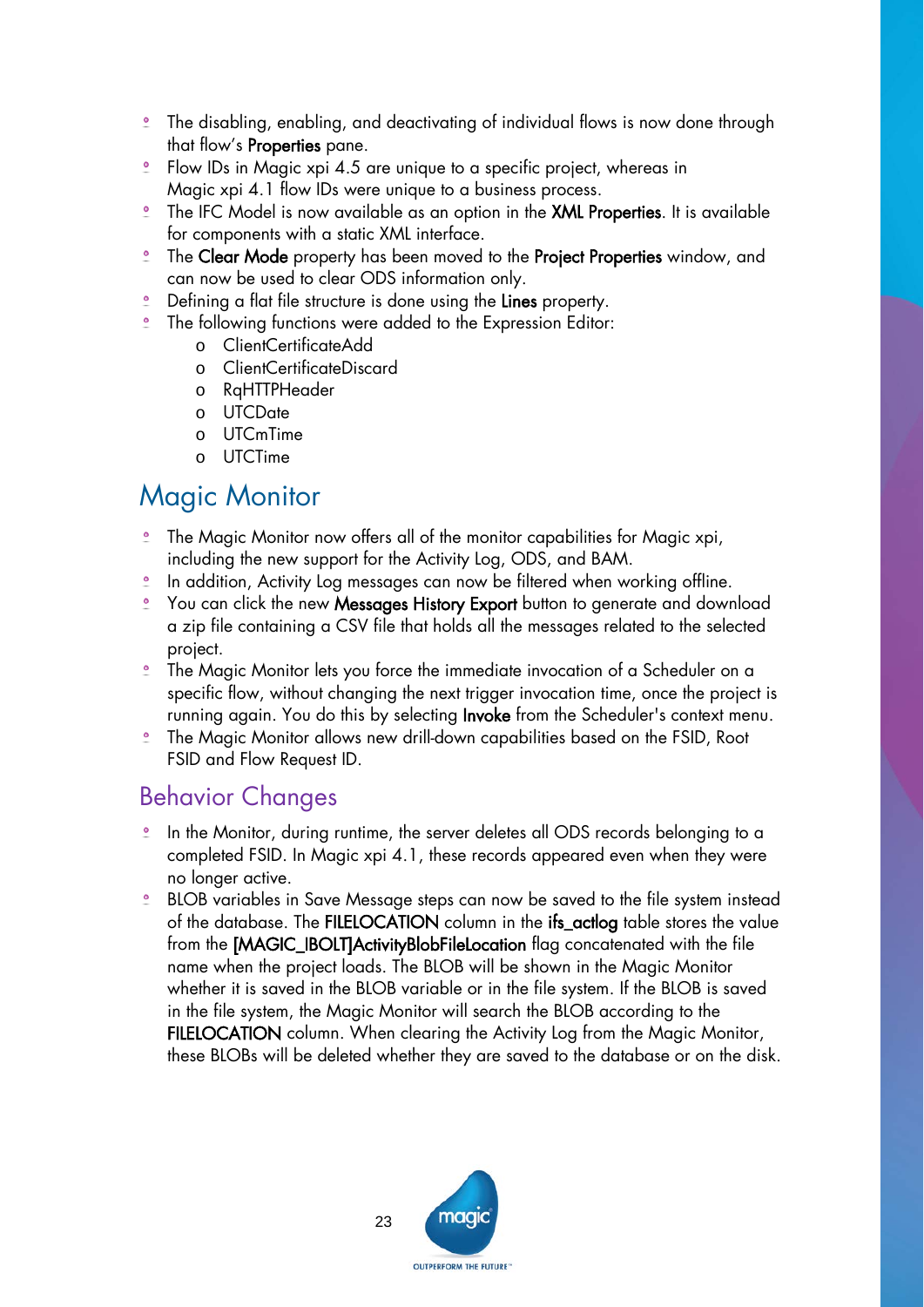# Enhanced Connector Builder

The SDK from previous versions has been enhanced. The new Connector Builder lets 3GL programmers build, distribute and sell professional looking connectors. The Connector Builder offers:

- $\bullet$ The ability to combine steps and triggers in a single connector
- $\bullet$ Out-of-the-box support for the Magic xpi Studio utilities
- $\bullet$ Customizable UI configuration for both steps and triggers
- **2** Data Mapper support for a dynamic step
- **2** Java and .NET runtime technology
- **P** Runtime isolation via a class loader
- $\frac{6}{2}$  Licensing
- <sup>o</sup> Encryption

For an in-depth explanation of how to use the Connector Builder, see the Magic xpi Connector Builder PDF in the Magic xpi installation.

# Data Mapper Enhancements

## JSON Support

The Data Mapper can now work with JSON schemas.

#### Default Database Schemas

- You can now determine which database schema will be loaded by default from the cache (offline) and which will attempt to connect to the database in order to refresh its structure (online).
- $\degree$  You can refresh multiple database schemas by clicking the  $\degree$  button on the toolbar or by clicking the Edit menu and selecting Refresh Database Schemas.

# WCF Client Connector

The WCF Client connector generates C# code to access .dll files and schemas for later use during runtime. This new connector provides easy and secure access and consumption to a large library of services based on this worldwide standard.

# Dynamics AX 2012 Connector

The Dynamics AX 2012 connector is now offered as a built-in connector in Magic xpi 4.5.

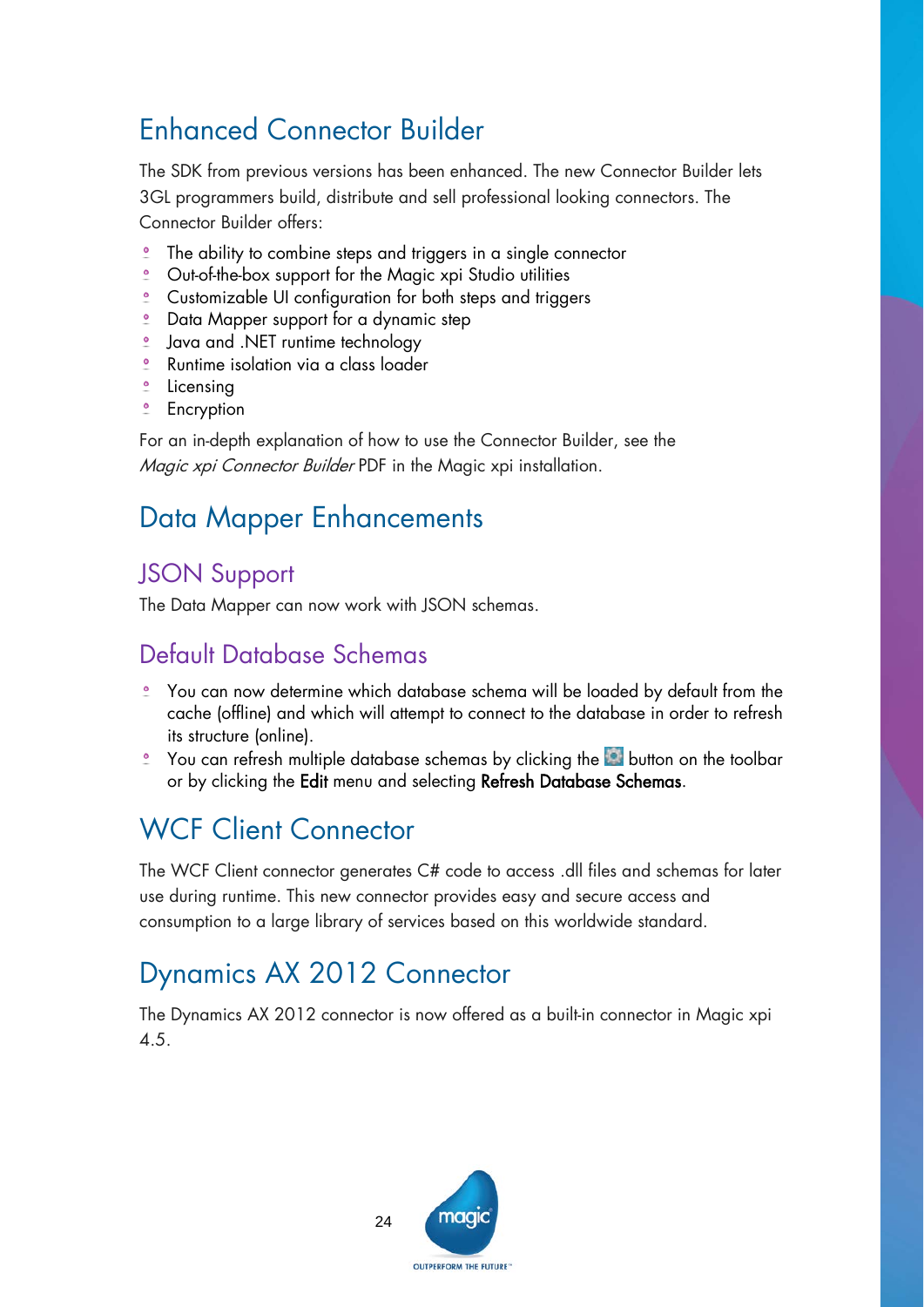# MQTT Connector

The MQTT connector lets you work with MQ Telemetry Transport (MQTT), a lightweight network protocol used for publish-subscribe messaging between devices.

# Dynamics CRM Connector Enhancement

The Dynamics CRM supports additional authentication types. It is now a .NET connector for on-premise Dynamics CRM servers and not a Java connector as in previous versions. For online servers, it is still a Java connector.

Note: When you set the Dynamics CRM resource's Secured Connection property to Yes and the Deployment Type to On Premise, set the DCRMAD flag in the Magic.ini file's [MAGIC\_IBOLT] section to Y.

# SAP R/3 Connector Enhancement

The SAP R/3 connector enables communication over Secure Network Connections (SNC).

# JD Edwards Enterprise One Jar Files

Magic xpi is now using a dedicated class loader for loading all of the JD Edwards Enterprise One jar files. It is no longer necessary to specify these jar files in the classpath (either the machine classpath or the Magic.ini classpath) and no longer necessary to copy them to the Magic xpi folder. The JDE connector now has a dedicated folder for all of its jar files.

# Java Class Connector Jar Files

When using the Java Class connector, the Studio no longer loads the Magic.ini file's classpath. Instead, you need to list the jar files in the machine's classpath or copy the jar files to the runtime\java\lib folder.

# Additional External Services

- A Flow Enablement service. Now the flow enablement can be defined as an external service and can be modified and affect a project without the need to rebuild the project.
- A Scheduler service. Now the scheduler can be defined as an external service and can be modified and affect a project without the need to rebuild the project.

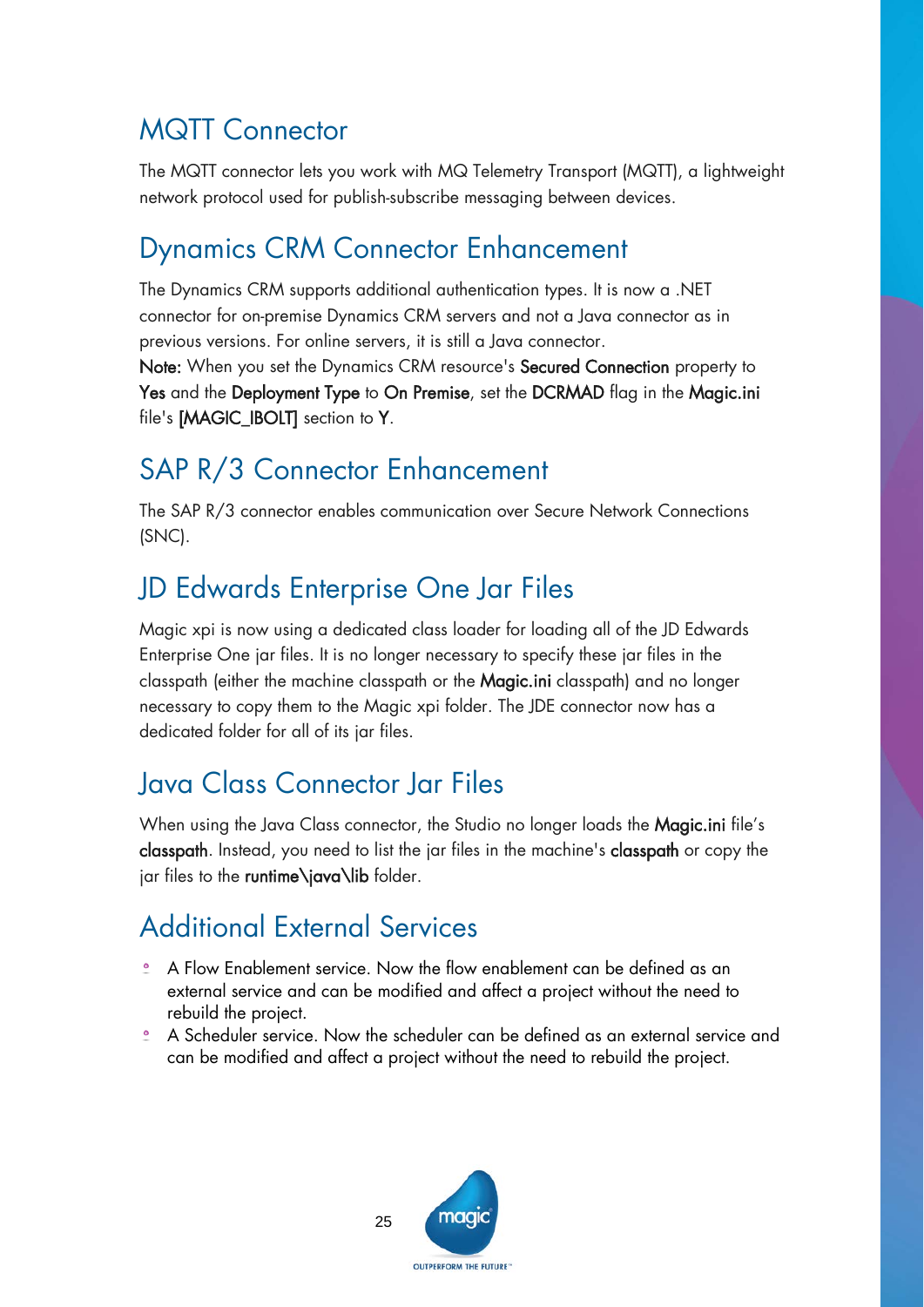# SFTP Support

Magic xpi 4.5 offers support for the SFTP protocol in addition to the FTP protocol.

# Salesforce TLS 1.2 Support

Magic xpi now supports the TLS 1.2 encryption protocol for the Salesforce connector.

# Windows® 10 Support

Magic xpi was tested and is compatible to work with Windows® 10.

# An Additional Space and Processing Unit

In addition to the existing MAGIC\_SPACE, Magic xpi now includes

- A MAGIC\_INFO space that holds the Activity Log as well as statistics for the monitor and ODS data.
- $\bullet$ An MGMirror processing unit, which is responsible for managing the write operation of the Activity Log and ODS data to the database.

# Magic xpa User-Defined Functions

You can now use Magic xpa user-defined functions in Magic xpi.

# Debugger Enhancements

The Breakpoints and Suspends pane is now accessible during development.

#### Behavior Changes

- Reconnecting the Debugger in the Studio: In Magic xpi 4.5, the Studio will try to reconnect when there are connectivity problems between the Debugger and the runtime project, according to a number of rules, such as several retries and timeouts. In Magic xpi 4.1, for these types of problems, the Studio terminated the debugging session.
- Starting the Debugger is done by pressing F5 instead of SHIFT+F7.
- **When a project is running in Debug mode and the Studio is terminated, after the** Studio stops publishing that it is alive, the running project will terminate internally. This prevents projects in debug mode running without having a studio controlling them. In addition, when attaching to a running project and moving it into Debug mode, if the Studio stops publishing that it is alive, the project will move back to production mode.

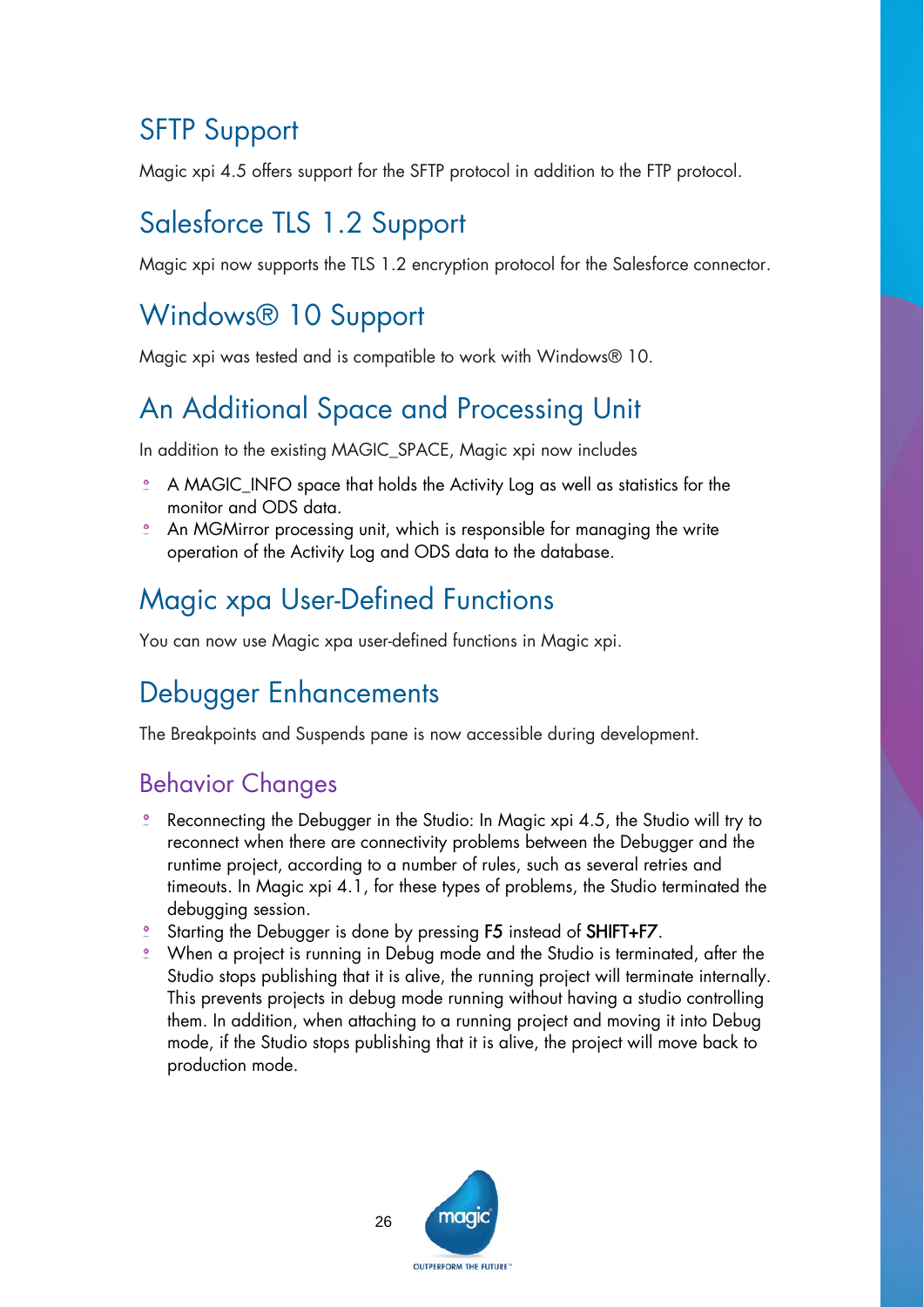# Error Retry Enhancement

If the Magic xpi Server does not succeed in executing a step before reaching the retry limit, the last error received is now automatically held in the C.sys.ErrorCode context variable. This gives you the ability to check, in the next step's condition, if an error has occurred. You can clear the error from the variable by using the ifs.ini file's new StepRetryClearError flag. Setting the StepRetryClearError flag to Y will give you the same behavior as Magic xpi 4.1 In addition, you can control the delay between retries with the ifs.ini file's new StepRetryDelayTnSec flag.

# Version Control Usage

Magic xpi supports version control for versioning. If there is a change to the project tree you need to get the entire project using the Version Control provider's Explorer.

# Terminology Changes

The following terms were changed:

- Services to utilities: This is referring to the Services that were in the Components pane in Magic xpi 4.1.
- The uniPaaS component has been renamed to the Magic xpa component.
- The System i connector has been renamed to the IBM i connector.
- The SugarCRM connector has been renamed to the Sugar connector.
- **The Always use the new Picture** node property was renamed to Always Use Custom Picture.
- <sup>2</sup> The Exception Handling Flow property in database destinations was renamed to Error Handling Flow.
- <sup>o</sup> The project's executable extension was changed from .ibs to .mgxpiproj.
- Compound Level Computation is now called Multi Update.
- **2** Cross Reference has been renamed to Find Reference.

#### Removed Functionality

The following features are no longer supported in Magic xpi:

- Rights Repository
- $\bullet$ Security Groups Repository
- **e** Users Repository
- **Project Packager**
- COM component: In migrated projects, during runtime, the COM triggers will be removed.
- <sup>e</sup> EJB component: In migrated projects, during runtime, the EJB steps will be treated as NOP steps and triggers will be removed.
- Domino component as a trigger: In migrated projects, during runtime, the Domino triggers will be removed.
- <sup>o</sup> W4 component: In migrated projects, during runtime, the W4 steps will be treated as NOP steps and triggers will be removed.

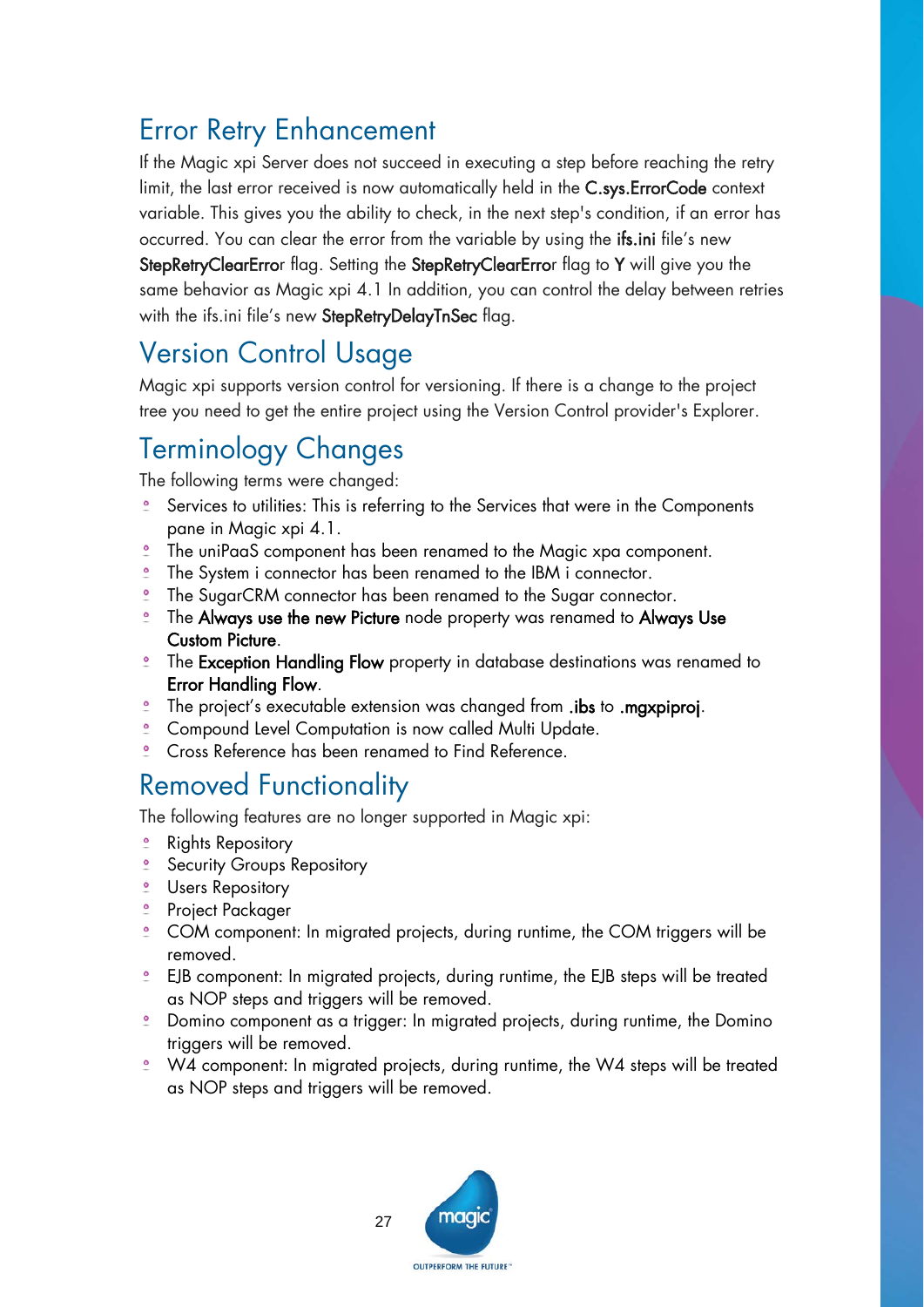- $\overline{\phantom{a}}$ ItemField component: In migrated projects, during runtime, ItemField components will be removed.
- **Legacy monitor including the ifm.ini file**
- **2** Text Area tool
- The Find Reference feature is not available for resources and services. To find where a resource or service is used, use the **Find Text** option on the current project.
- **e** WS bridge
- $\bullet$ SharedValGet and SharedValSet functions
- Magic xpi 4.5 is no longer compatible with the Windows® 2003 operating system. This is because, by default, Microsoft does not support .NET Framework 4.5.2 (required by Magic xpi 4.5) with the Windows® 2003 operating system.
- The Project Rename option has been removed. To rename a project, you can use the Save Copy As option instead.
- $\degree$  Object names cannot contain any of the following characters: [space]  $\sim$   $\degree$  ! @ #, % ^ & \* - = + () { } [ ] | " ? / \ < > ; or more than one dot (.).

#### Currently Not Supported Features

The following features are currently not supported in Magic xpi:

- $\bullet$ Import/Export
- Printing a project
- The Customize dialog box
- **<u>•</u>** UDDI Server
- **2** JSON schema elements that contain the word: not
- **P** Topology and Business Process editors

#### Known Issues

The following are known issues in the current version of Magic xpi:

- When using the Java Class connector, the Studio no longer loads the Magic.ini file's classpath. Instead, you need to list the jar files in the machine's classpath or copy the jar files to th runtime\java\lib folder.
- <sup>2</sup> Currently, Magic xpi supports source control for versioning. When there is a change to the project tree you need to get the entire project using the Source Control provider's Explorer.
- <sup>2</sup> Setting the flow to suspended does not automatically check out the flow.
- <sup>2</sup> The Open with Editor context menu option is not supported for mapper files.
- **2** Environment variables are not currently supported for the Notes DB resource's Host Name property.
- <sup>2</sup> The stand-alone editor can only edit resources and services if the resources.xml and services.xml files are located in the project's folder.
- **E** For Numeric pictures, the Picture property in the Node Properties (for Data Mappers) can only contain numbers, decimal points and the letter N for negatives, such as N12.4.
- $\bullet$ The Validation component's Empty Field method returns a False value when the Input Value parameter contains a string with spaces.